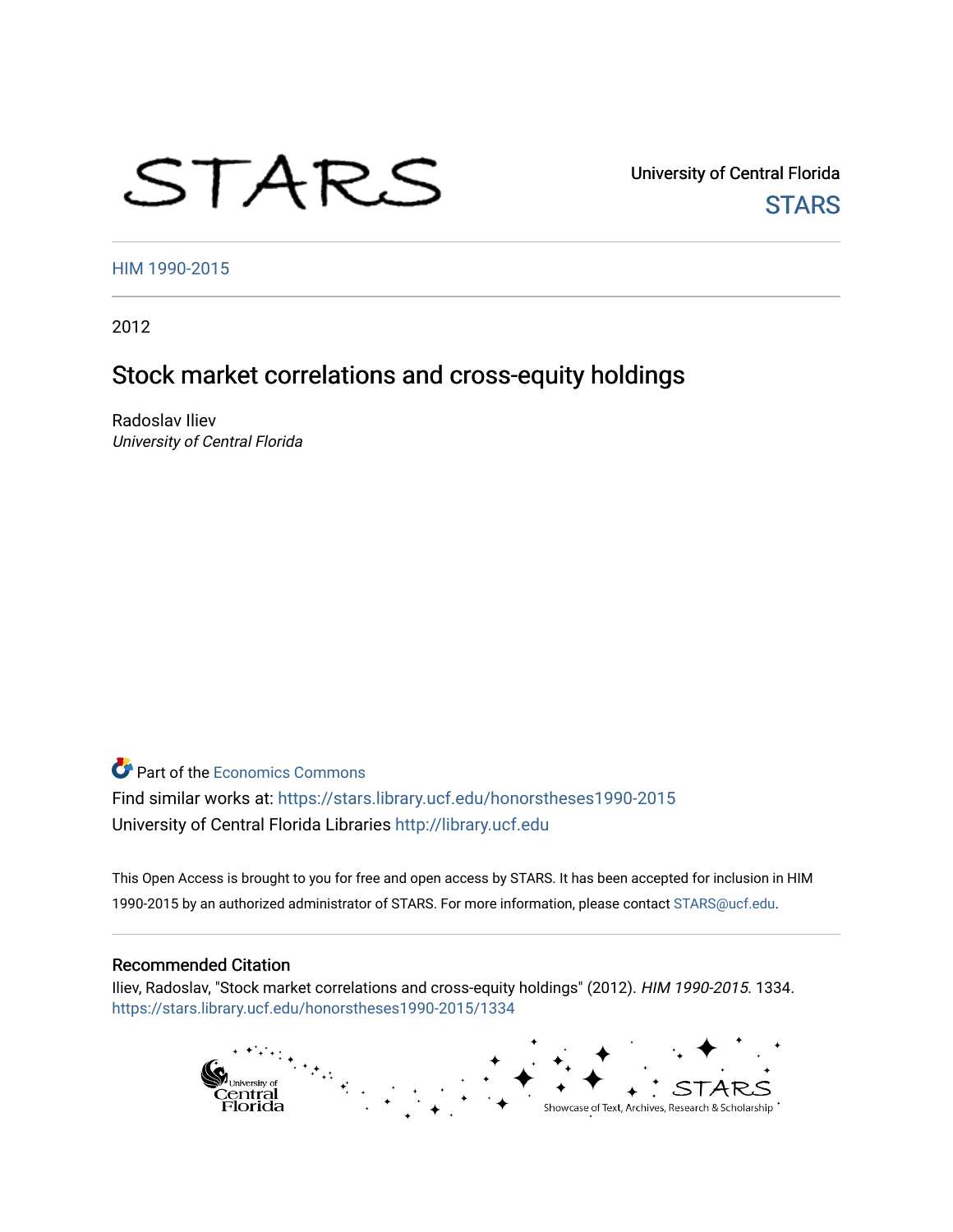## STOCK MARKET CORRELATIONS AND CROSS-EQUITY HOLDINGS

by

## RADOSLAV I. ILIEV

A thesis submitted in partial fulfillment of the requirements for the Honors in the Major Program in Economics in the College of Business Administration and in The Burnett Honors College at the University of Central Florida Orlando, Florida

Summer Term 2012

Thesis Chair: Dr. Uluc Aysun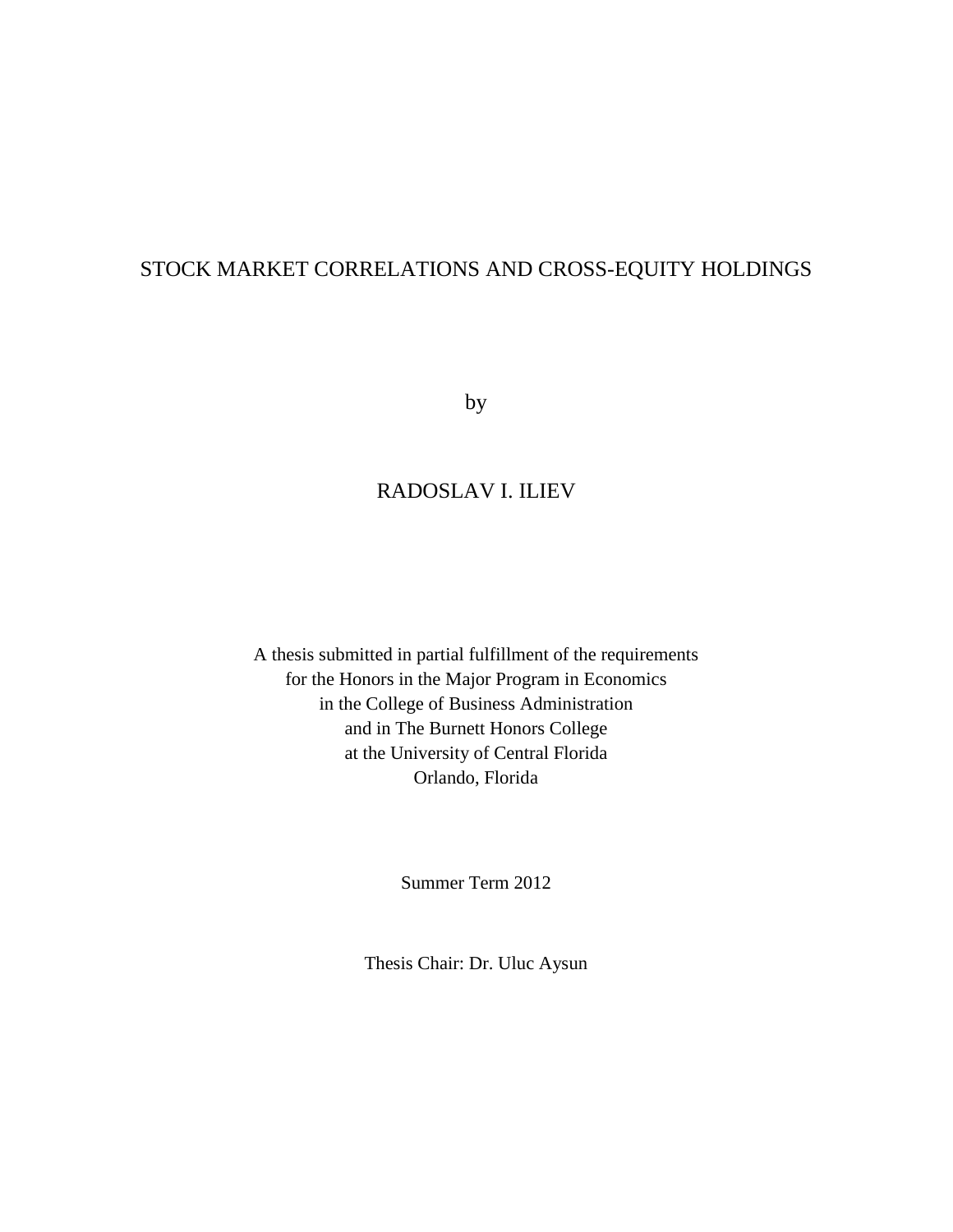## **ABSTRACT**

The objective of this research is to find how world stock markets correlate with each other and what causes that correlation. Multiple dependent variables that may have a high impact on correlations are tested, with a particular focus on cross-equity holdings. All the variables but one tested significant at the accepted 90% confidence level. The model showed a negative relationship between equity holdings and stock market correlation. The results may inspire further research with more in depth analysis of international equity holdings and investor behavior in world stock markets.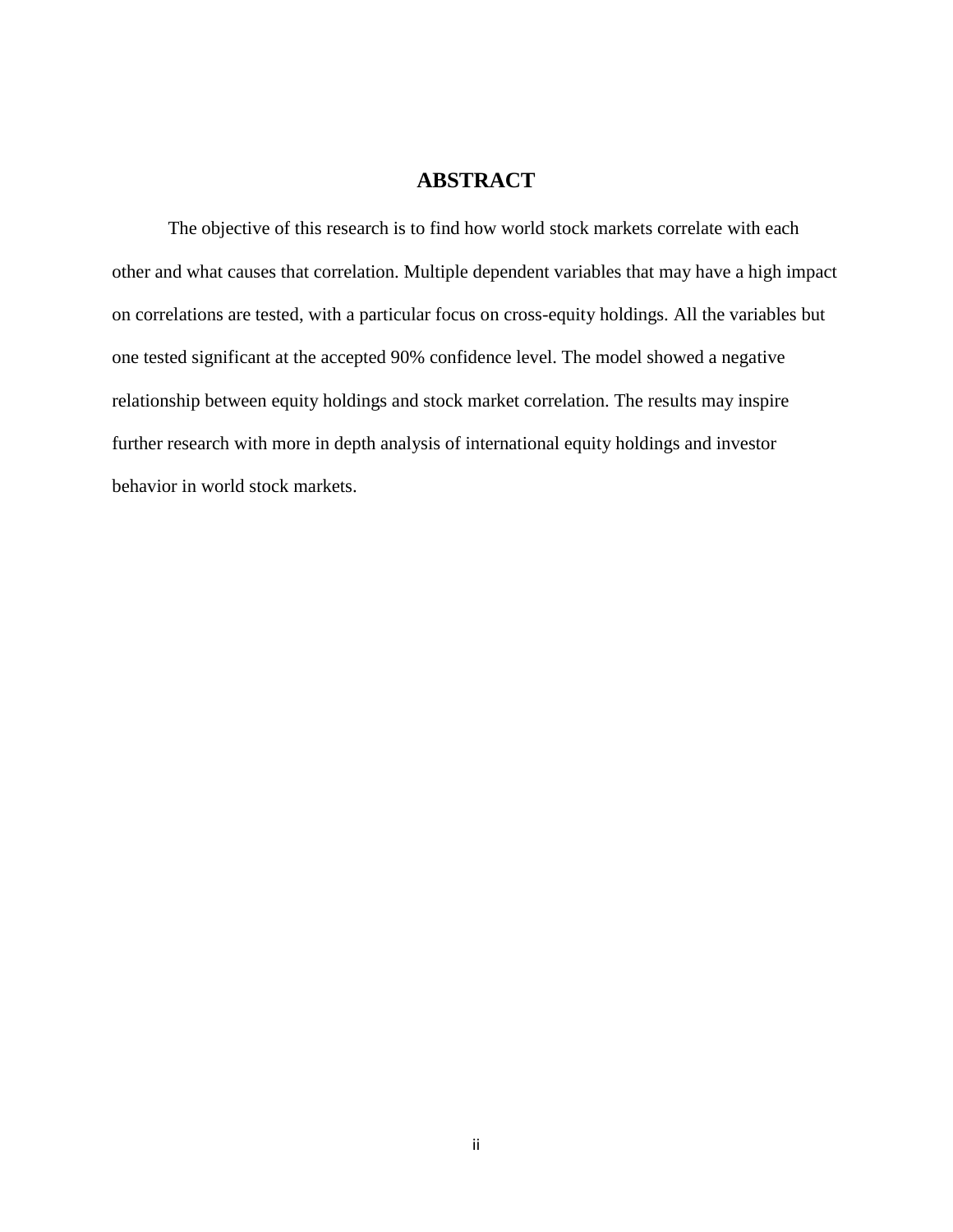## **DEDICATIONS**

I dedicate this last piece of work as an undergraduate student to my loving mother and father who have always supported me throughout my life and continue to do so.

Thank you mom and dad!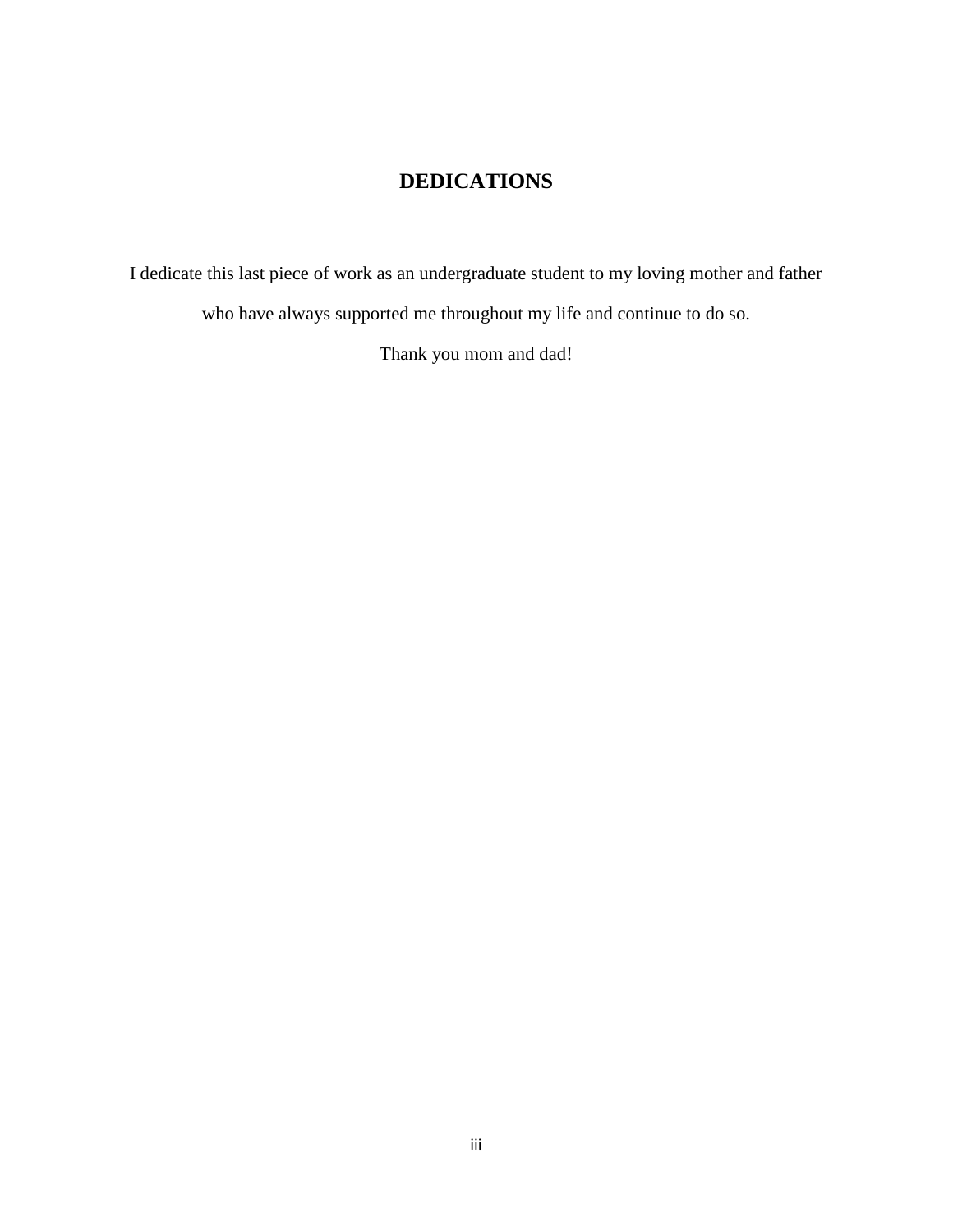## **ACKNOWLEDGMENTS**

I sincerely thank my committee members for their guidance and assistance with this project. I am especially thankful to my thesis chair, Dr. Uluc Aysun, for his dedication,

time and supervision.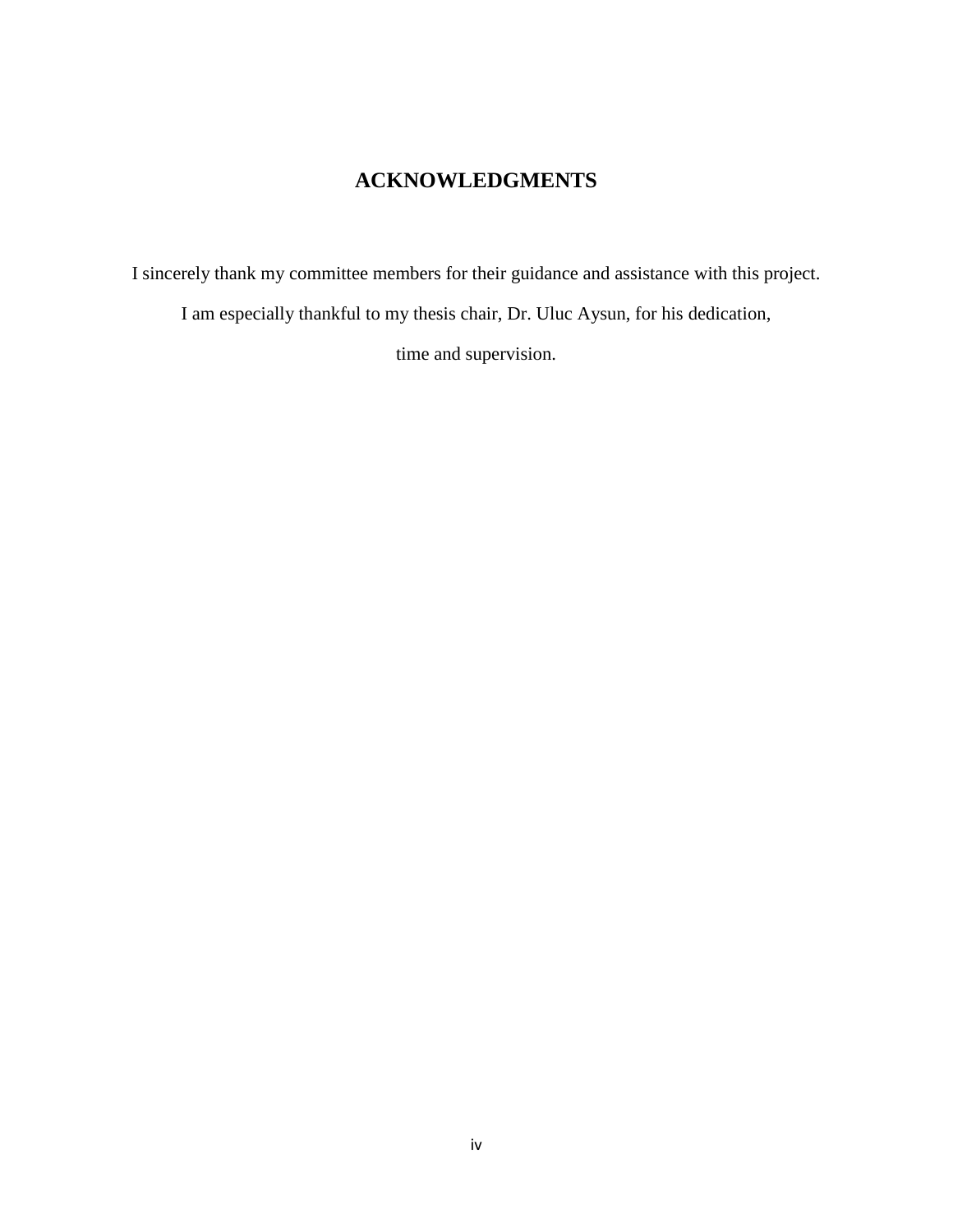# **TABLE OF CONTENTS**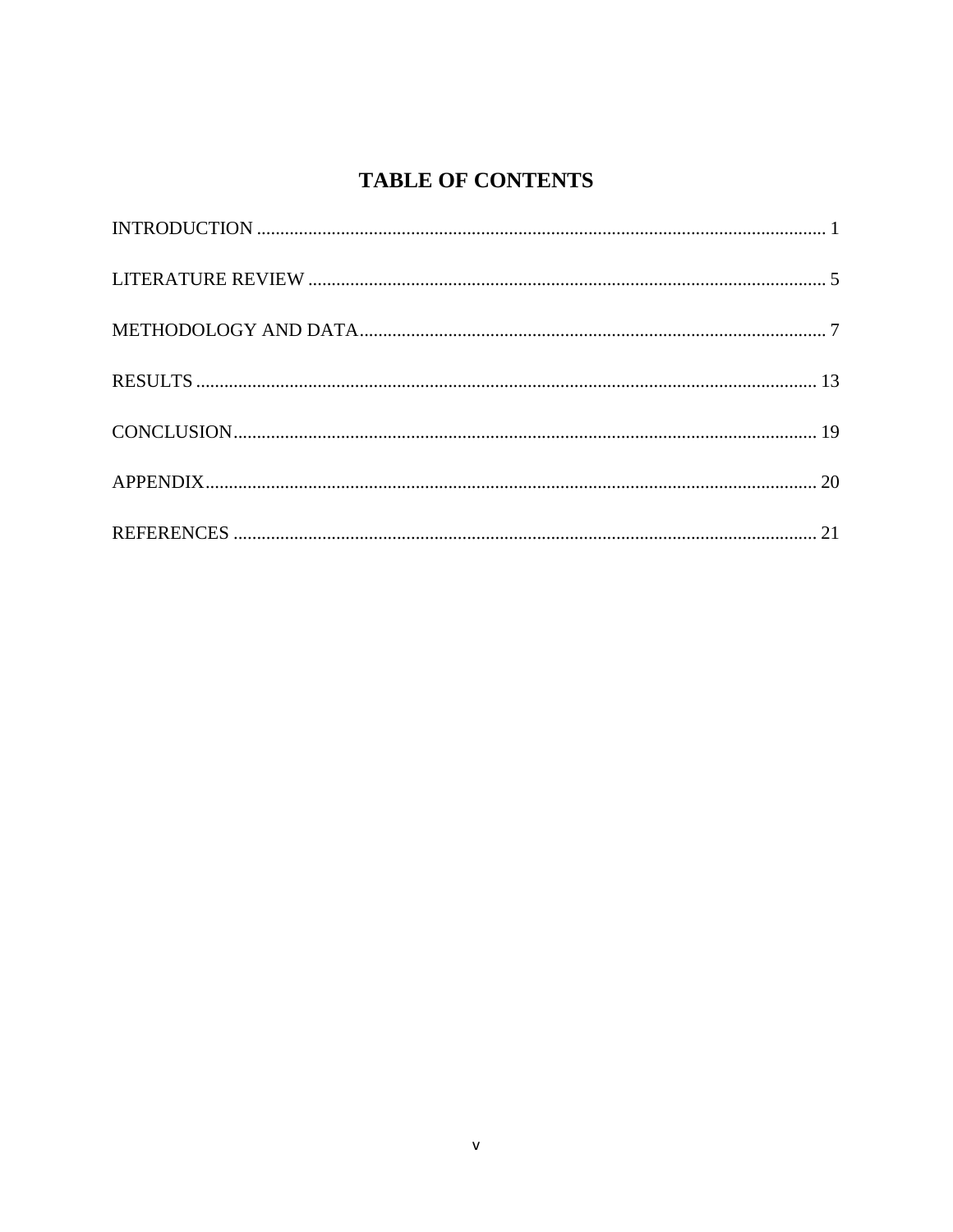# **LIST OF TABLES**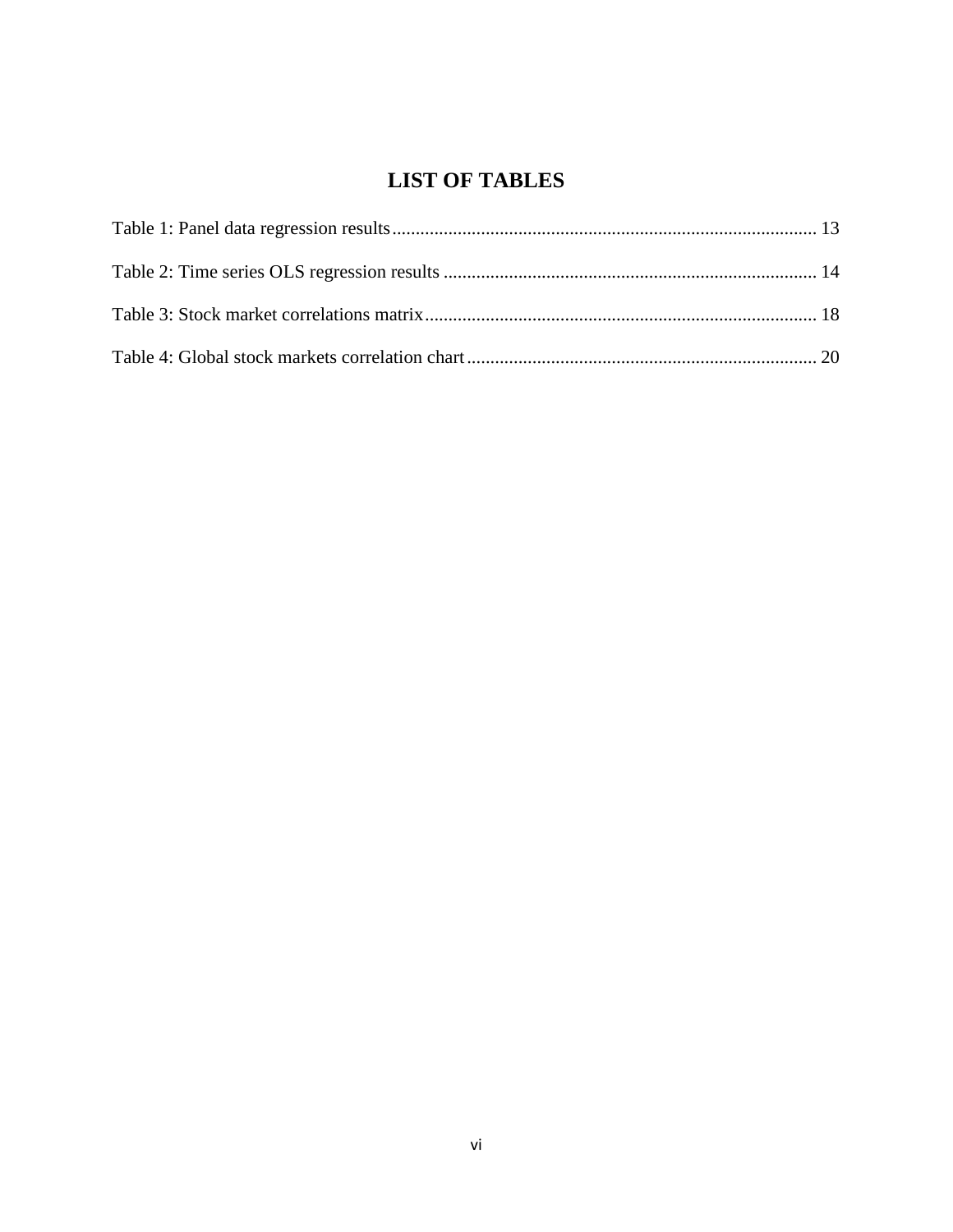#### **INTRODUCTION**

<span id="page-7-0"></span>With the current rapid globalization and the creation of trade agreements and economic integration unions such as the European Union, international investments have also increased by a great deal. US international equity investments as of December 2007 totaled \$5.2 trillion. That is 38% of the US GDP for that year and it is equivalent to the total holdings of all global reserves held by national governments (Ammer 2012).

Since equity investments impact stock markets, my research will attempt to discover: if a country holds equity of another country, how will that impact the correlation of their stock markets. Cross-equity holdings by definition, is when corporations or investors own stock in a foreign stock market. Before explaining my hypothesis of why cross-equity investments could affect the correlation of stock markets, the nature of stock markets must be discussed. The stock markets also called equity markets are a public entity where company stocks (also called shares) are traded. The main purpose for a company to list its stock in a stock exchange is to raise capital. The money gained by selling its shares helps the company to expand. The stock market is also very liquid, compared to other forms of investment such as real estate. Investors who hold stocks can easily transform them into cash. An investor makes profit in the market by buying a stock at a certain (low) price and sells it at a higher price. The price may not be necessarily low but it needs to have a potential to grow more. The second way of making profit is by short selling a stock, which has the potential to decline in price and cover the position at the lower price. That simultaneous buying and selling of stocks may form trends. A bullish trend is formed when buyers exceed sellers and bid the price up, and a bearish trend is formed when sellers exceed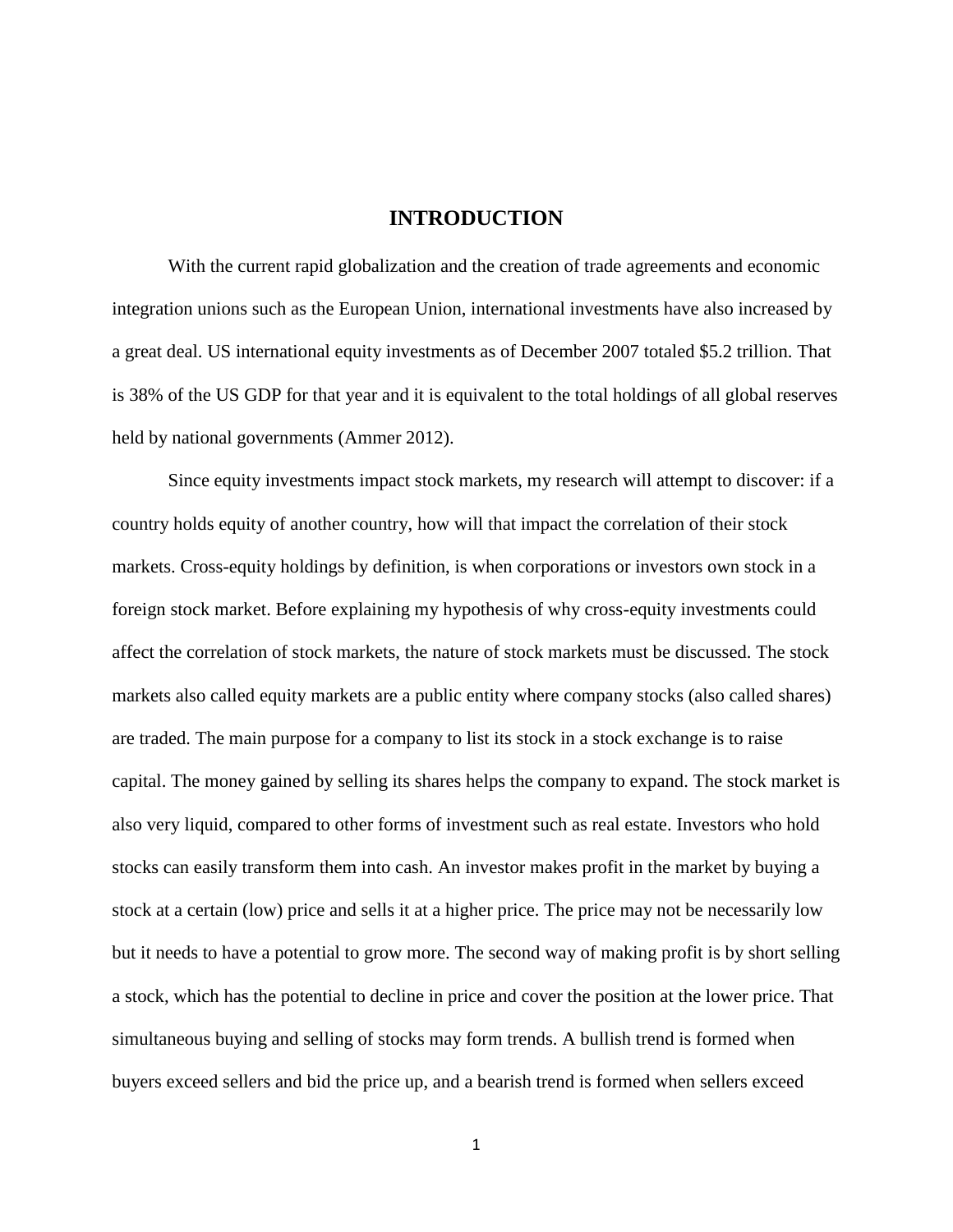buyers, thus reducing price. Given the considerable share of cross-equity holdings mentioned above, changes in these holdings may play a big role in the correlation between markets. The easiest way of making a foreign equity investment is by buying a cross-listed stock. Cross-listed stocks are foreign equities which have been listed in the home market, allowing investors at home to buy them. They impact the home equity market as well as the foreign one. In 2007 cross-listing accounted for 25-35% of all US investments in foreign equities, although only 4% of foreign firms are cross-listed. Among the non cross-listed firms, US investors prefer firms that are large, liquid and transparent. A majority of the investors acquire foreign shares directly from the firm's home market (Ammer 2012). Equity investments between markets may form same trends in both markets, thus making the correlation between the indices higher.

In this research I investigate cross-equity holdings data between the US and 5 other developed countries and try to determine how these investments impact the correlation between the indices. The results show a negative relationship, which is important in understanding where investors invest in a foreign market. I consider the 2001-2010 period because it is generally characterized by high economic volatility such as that observed during the recessions in 2001 and 2008 and the recovery from the 2001 recession. I will be examining how markets and foreign investments behaved during this period.

In the long run stock markets have had a lower correlation but that may be changing since equity markets have dramatically increased their correlations in the last few decades. For example, Tokat (2004) finds that average stock market correlation between EU countries and the European Monetary Union (EMU) has increased by fifty percent going from the 1970s to the 1990s. According to the author, US and international stocks produced higher returns because of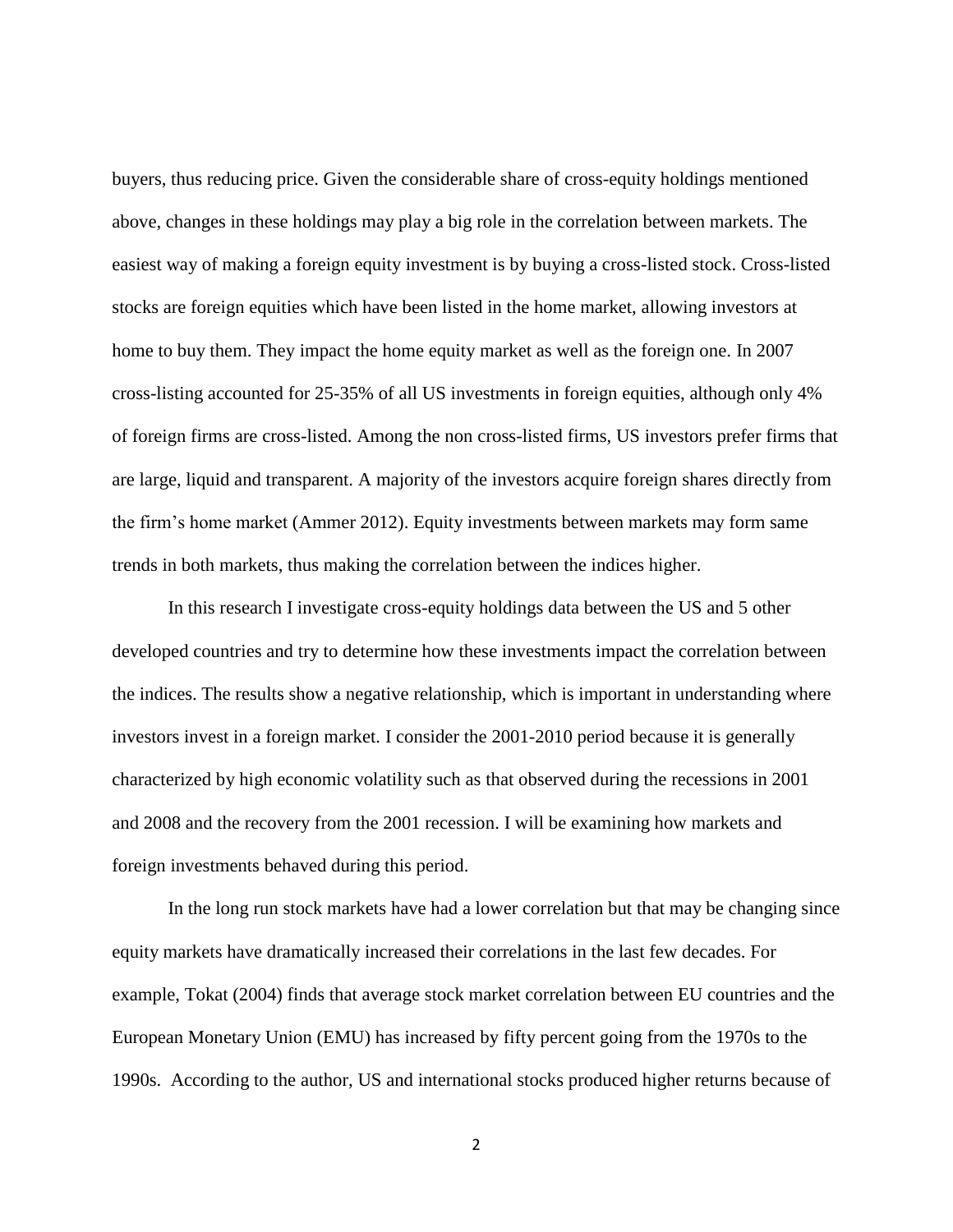the low correlation between the two, possibly due to differences macroeconomic fluctuations and policies imply that correlations of international markets. Thus, this low correlation predicts that diversification benefits may exist.

Stock market movements can also be affected by the scale of a country's economy. Historical evidence suggests that larger economies' stock returns have a great impact on smaller countries' returns. For example, Tokat (2004) argues that the US and Japanese equity markets impact most global markets and the Asian equity markets, respectively. Similarly, the stock markets in United Kingdom, France and Germany greatly impact the returns of the rest of the markets in Europe. During the period of 1973 to 2003, 70% of the developed countries in the world experienced bear markets whenever the US market was bear (Tokat 2004). History shows us that markets have a higher correlation when the US is in a bear trend, rather than a bullish one (Tokat 2004). The dominance of the financial and economic power of the United States to other countries worldwide has diminished much of the diversification in international equity investments. It is harder for US investors to create a well diversified international portfolio because of the influence of the US stock on the rest of the world. An opportunity of investment may arise if the intensity of international bear markets is lower. Bull markets generally provide a better diversification of portfolio, because during these periods, markets tend to be less correlated. According to Tokat (2004), this period of lower correlation was from 1915 to 1971 and international integration was very low during the world wars, the cold war and the Bretton Woods system therefore causing the international stock markets to have lower correlations.

This topic requires a well thought-out model and most importantly, a proper way to estimate the model. Although my hypothesis is that equity holdings will cause a positive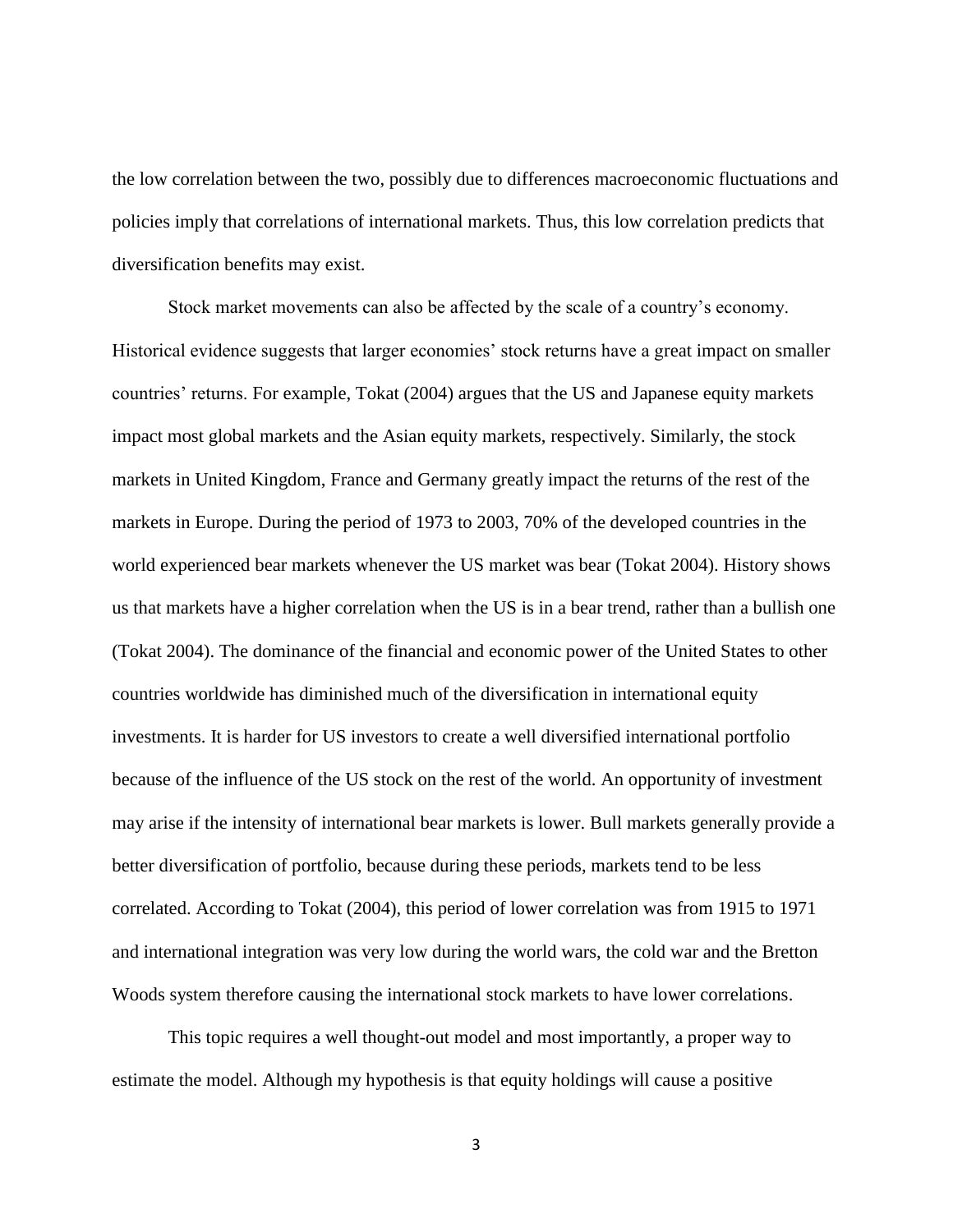correlation of stock markets, the case may be different. Depending on the result I get and how my other variables affect that correlation, I will be able to find out how significant and important cross-equity holdings are in my model. The result may also aid investors to consider various macroeconomic factors, such as exchange rates and economic growth in a certain country, before they make an investment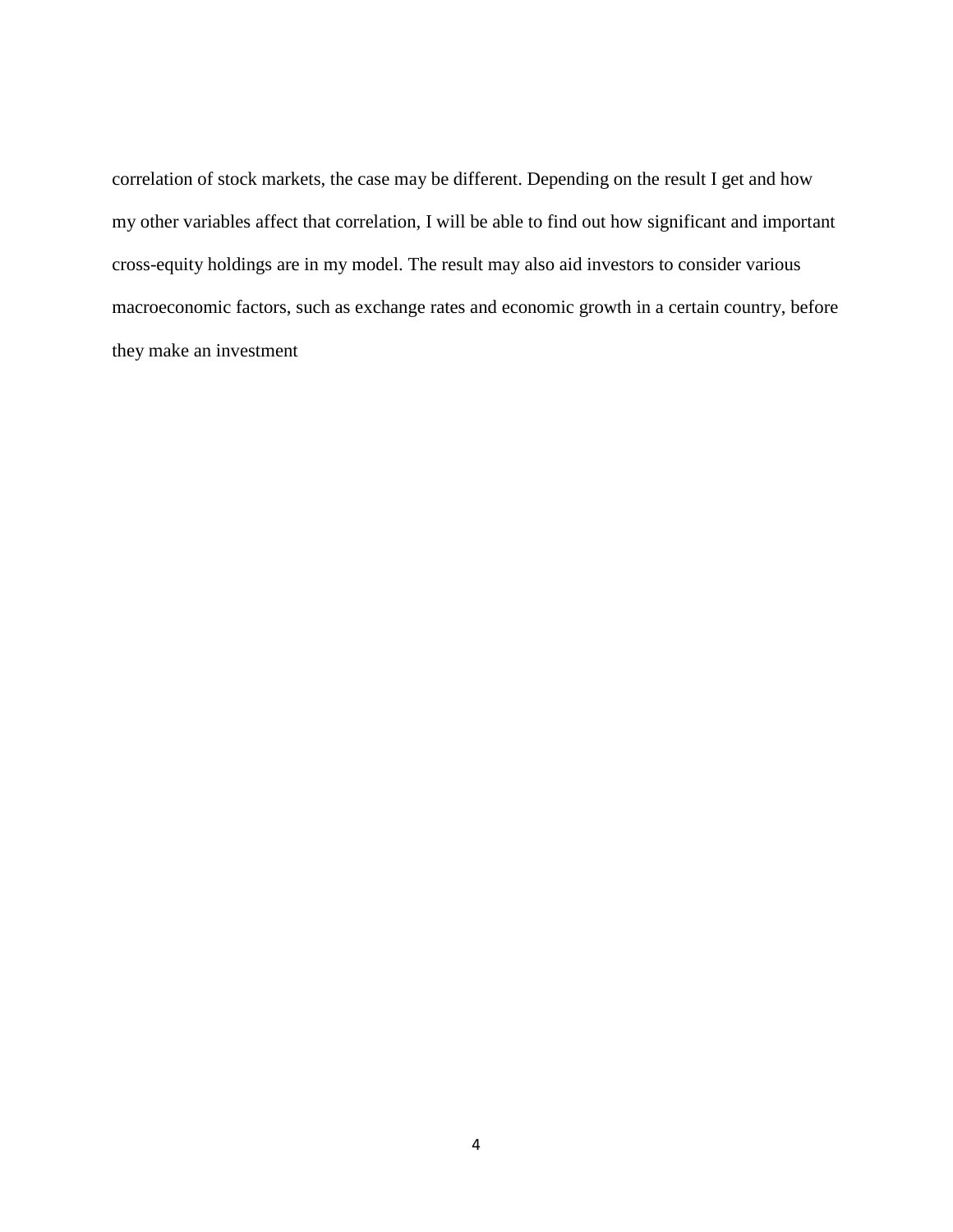### **LITERATURE REVIEW**

<span id="page-11-0"></span>Prior research on the topic of the determinants of stock market correlations focuses mainly on identifying certain independent variables and testing their significance. Chintrakarn and Prasatkitjaroen (2010) used a gravity model to explain the co-movements of international stock markets taking distance and overlapping opening hours as the key variables. They examined 47 markets from 2003 to 2009. The other "less important" variables they included were market capitalization and dummy variables for border, language and currency. Their results revealed that the coefficient estimates of distance were reduced almost every year during their time period (2003-2009), after the introduction of overlapping opening hours. The conclusion was drawn that overlapping opening hours were the main determinant of international stock market correlation.

Flavin and Hurley (2002) took a general trade gravity model approach to explain the comovements of stock markets. However, they included extra variables that are better associated with financial markets. Their results also supported the assertion that distance is not statistically significant but overlapping opening hours is an important determinant of correlation. Significance was also found in the measure of corporate governance. The positive coefficient indicates that the more markets are "investor friendly", the more likely they are to move together. More conventional financial variables such as market capitalization and risk influence the correlation as well. Larger markets tend to be more correlated. This result may be due to market liquidity and the fact that more liquid markets exhibit stronger co-movements than less liquid markets. Stock markets with a common dominant industry also exhibited higher comovements.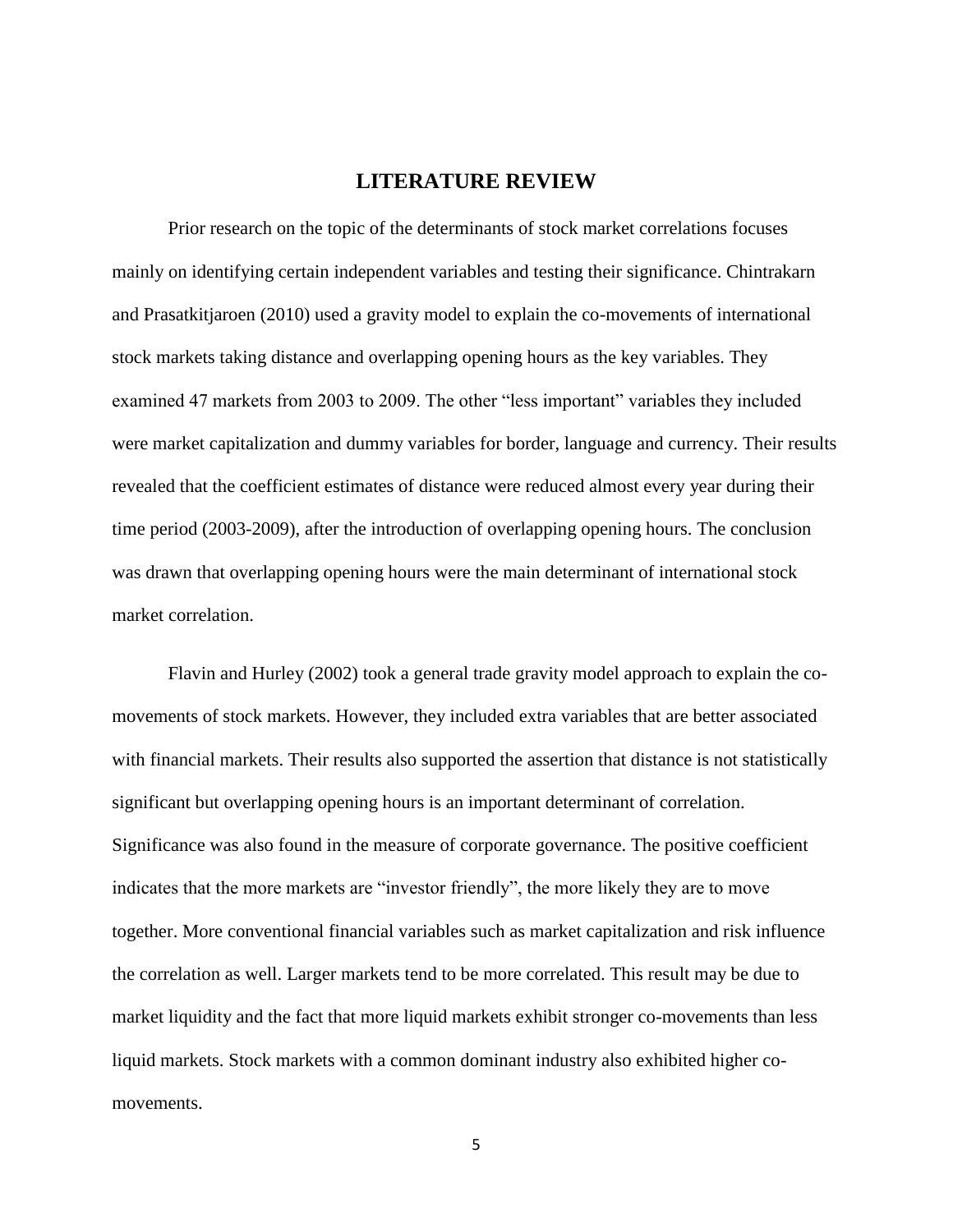Fasnacht and Louberge (2007) examined the sectoral correlation of 7 large markets. They found that the highest correlation coefficient was for the sector pair of US-Canada in basic materials (0.7). A negative coefficient was found between the industries of France Telecom and Japan Utilities (-0.12). The highest correlation was found between Industries and Consumer Services in the US as well as Technology and Industries in Japan. The authors observed that sector correlations within the markets are on average higher than the sector correlations between the markets. The final conclusion was that market correlations are on average higher than correlations at the sectoral level. Knowing how much equity is invested in each sector could help better understand the results of how equity holdings impact stock market correlation. The data were unavailable and it could be the subject of future research.

Coeurdacier and Guibaud (2005) were among the few who scrutinized the topic of bilateral equity holdings and stock market correlations. The first regression they ran, they did not control for geography and trade. The results showed a positive relationship between market correlation and equity holdings. Theory indicates that investors looking to diversify their portfolios should invest in less correlated markets, thus making the relationship negative. After running a new regression with geography and trade variables the relationship was still positive. Increasing economic integration may lead to higher cross-equity holdings and higher stock comovements. It may also be coming from omitted variable bias. Since degree of integration cannot be really captured, controlling for this variable is not viable. After adding instrumental variables and running the regression, a negative relationship appeared between equity holdings and market correlation.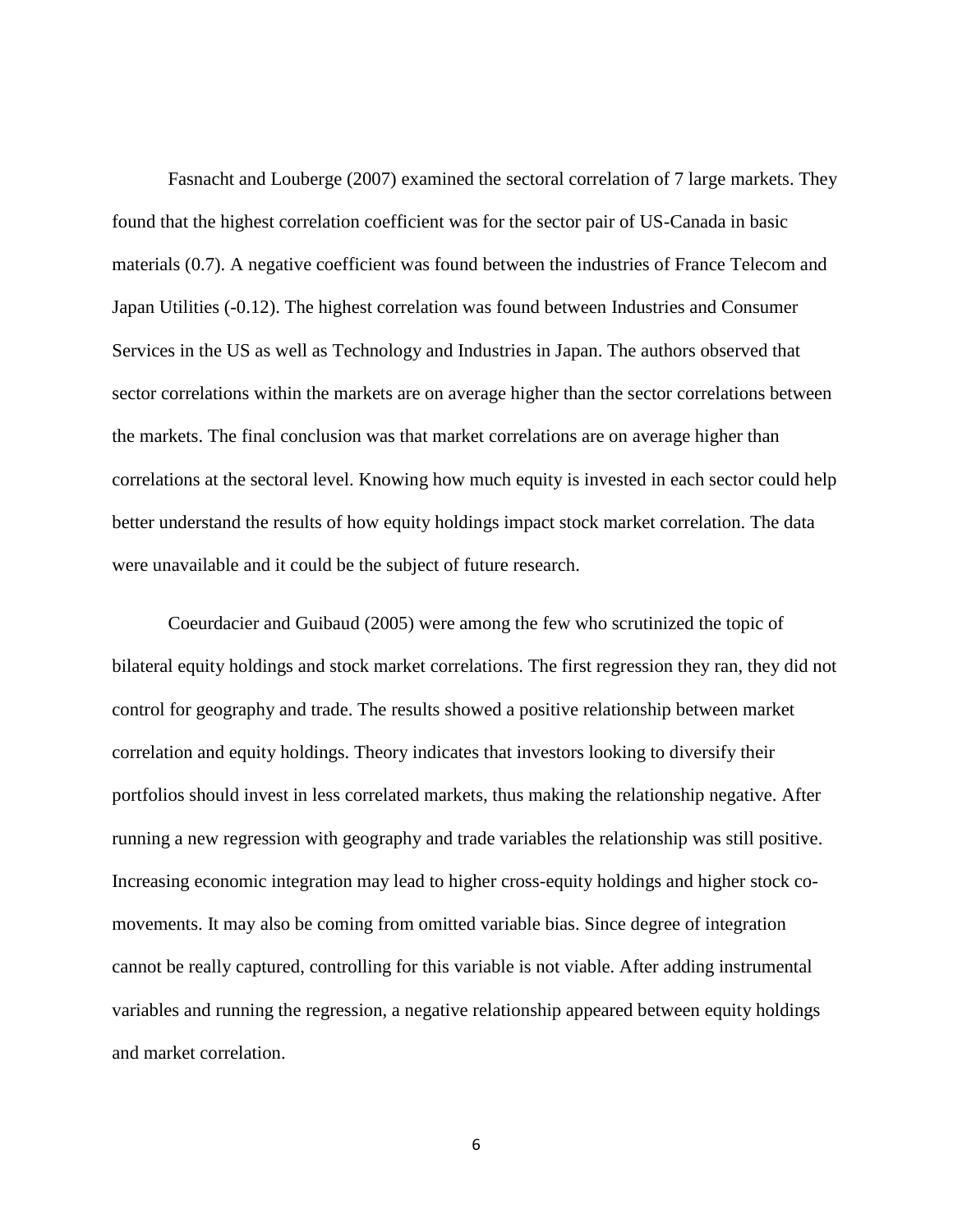#### **METHODOLOGY AND DATA**

<span id="page-13-0"></span>The main goal of this research is to identify the relationship of bilateral cross-equity holdings between two countries and their stock markets. More accurately, how these investments affect the correlation of the two nations' stock indices. Since impact on correlation is tested, the dependent variable is the correlation coefficient of the stock market indices of two countries. To make sure the best results were produced, the most appropriate countries to work with had to be carefully chosen. The main country was the US, which was used as the home country and paired with other foreign ones. In determining the foreign countries, developing countries were excluded, because data was not available for them. The characteristics needed for a country were to be a developed nation with an open large economy. Data for these countries were more more easily accessible. The countries that filled the criteria and were the final choice, were Canada, France, Germany, Japan and the United Kingdom. The limited resources and lack of data restricted me from using other countries that were also eligible. Data of equity holdings was only available for pairs that included the US. Working with six countries and pairing the US to the other five, produced five pairs to examine.

After selecting the countries, their stock markets had to be examined and the most appropriate index had to be chosen, since all countries had multiple equity indices. For the United States the Dow Jones Industrial Average (DJIA) was used, which is the largest stock index in the country and is used as a measure of how the American stock market is trending in general. The indices for Canada, France, Germany, Japan and United Kingdom were TSX Toronto, CAC 40, DAX, Nikkei 225 and FTSE 100 respectively.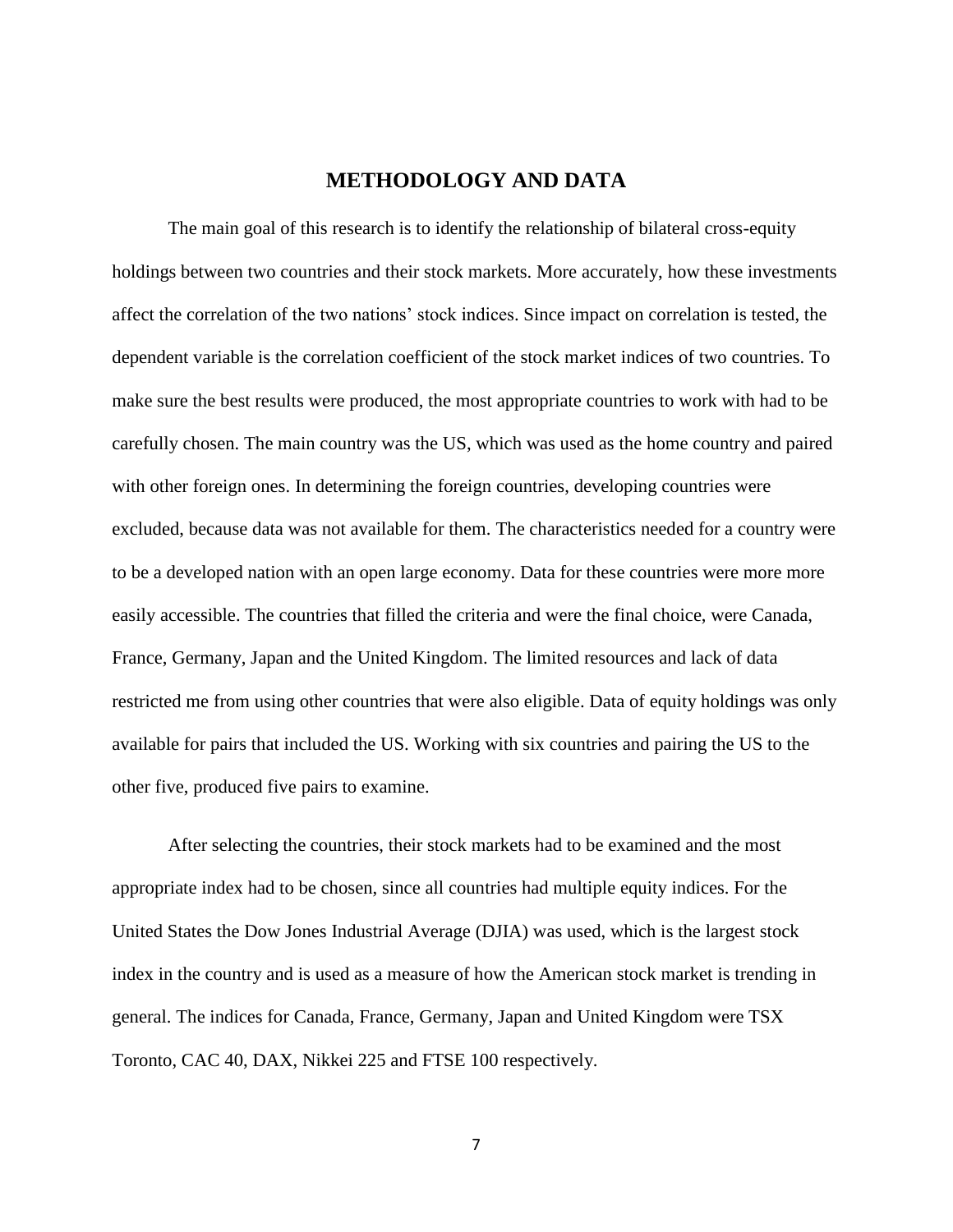Data for each country's stock market were gathered from Yahoo Finance. Daily data was collected at its closing price from 2001 to 2010 and entered into Excel. Since the stock markets used in this project are not all open at the same time every week day due to national holidays, the closing prices were matched with each day every market was open. Any day, in which at least one market was closed was disregarded. Since quarterly data was the frequency throughout the entire research, daily data of the stock values was used to compute the correlation coefficients for each quarter between 2001 and 2010.

Determining the independent variables required a look at similar research papers done in the past. Chintrakarn and Prasatkitjaroen (2010) tested what affects stock market correlation with the main variables being distance and overlapping opening hours. Both Tavarez (2009) and Guibaud (2005) included some common variables generally used, when explaining stock market correlations, such as bilateral trade, currencies, GDP and common border. After reviewing all papers that can relate to this project, the independent variables were determined. While most of the prior experiments tested which independent variable had the most significant impact on market correlations, in this paper the main interest is on cross-equity holdings. Other control variables have been added to identify the independent effects of cross-equity holdings on stock market correlation.

The independent variables used for this research are cross-equity holdings, GDP, bilateral trade, exchange rates, distance, overlapping opening hours, property rights and investment freedom. The data for equity holdings was obtained from the International Monetary Fund (IMF) website in their Coordinated Portfolio Investment Survey database. The IMF's database provided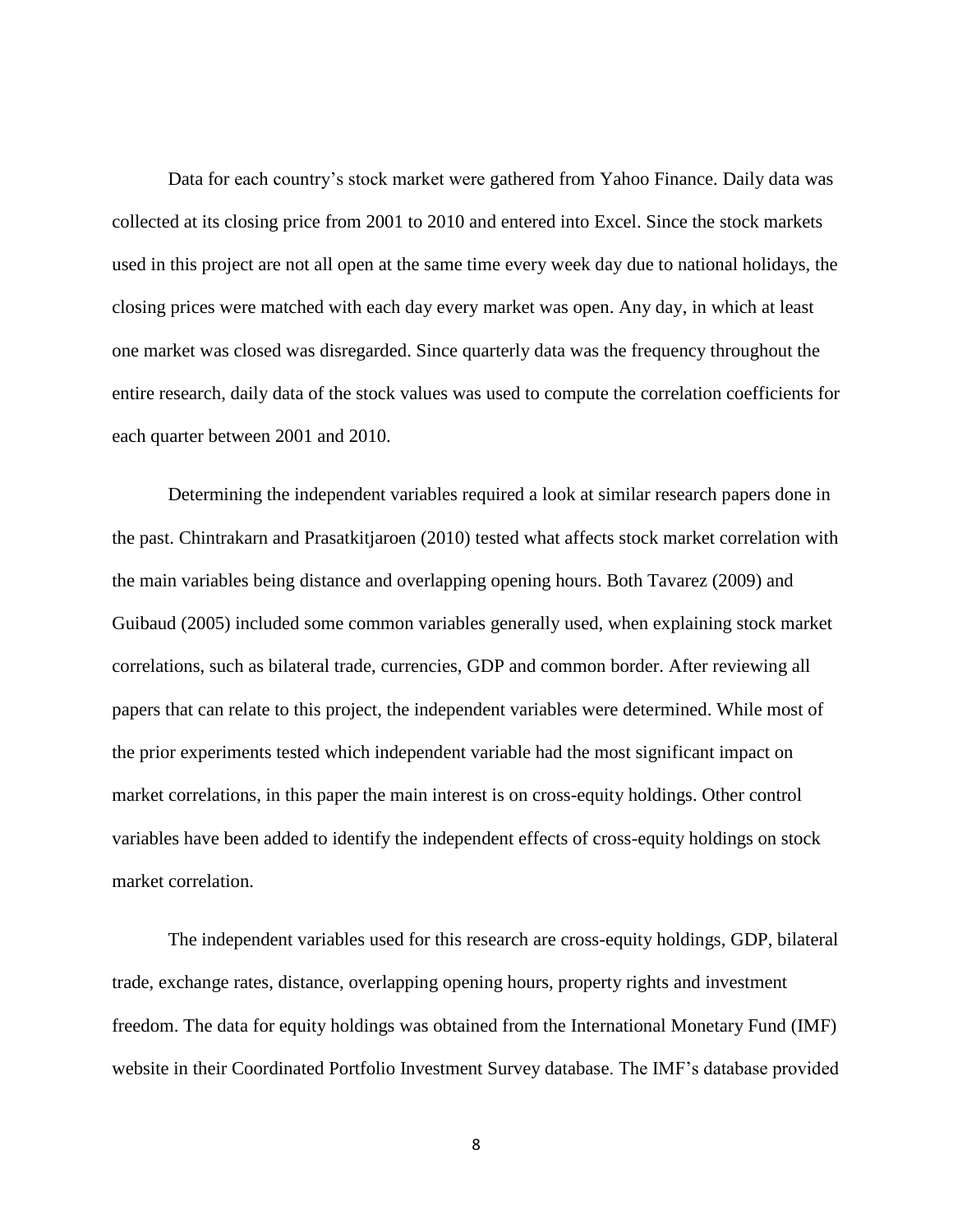equity investments from the foreign countries to the United States. Since the frequency of the data was annual, each quarter of every year was assigned the same value for that year. Real GDP data was collected quarterly from the first quarter of 2000 to the fourth quarter of 2010 from the website of the Federal Reserve Bank of St. Louis (FRED). Using Excel, the percent change difference between the quarters of each year was calculated using the following formula:

$$
\frac{(Q_n \text{ year}_t)}{(Q_n \text{ year}_{t-1})} - 1
$$
\nwhere *Q\_n* specifies the quarter within the year.

The values from Q1 2001 to Q4 2010 were calculated for each country. The foreign countries' GDP growth rates were then subtracted from the US growth rate. This control variable was used in the regression to find out if stock markets are closely correlated when the growth difference is larger or smaller. I expect a lower growth difference to cause a higher stock market correlation, because if two economies move in the same direction their stock markets should follow. Quarterly values of international trade were taken from the Census Bureau website. The trade variable measured the volume of trade done each quarter; that is imports plus exports, and not the net difference between imports and exports. The exchange rate variable also had a quarterly frequency and it was obtained from the Federal Reserve Bank of St. Louis (FRED) website. The exchange rates helped in determining if strengthening or weakening of a currency in terms of another had any effect on the correlation of equity markets. Distance (in miles) was measured from New York City to each of the capitals of the foreign countries. MapCrow's travel distance calculator website was used to calculate it (mapcrow.com). The same value for each quarter was used for the different countries since distance does not change. Overlapping opening hours is another variable that does not change. It is a measure of the amount of time the US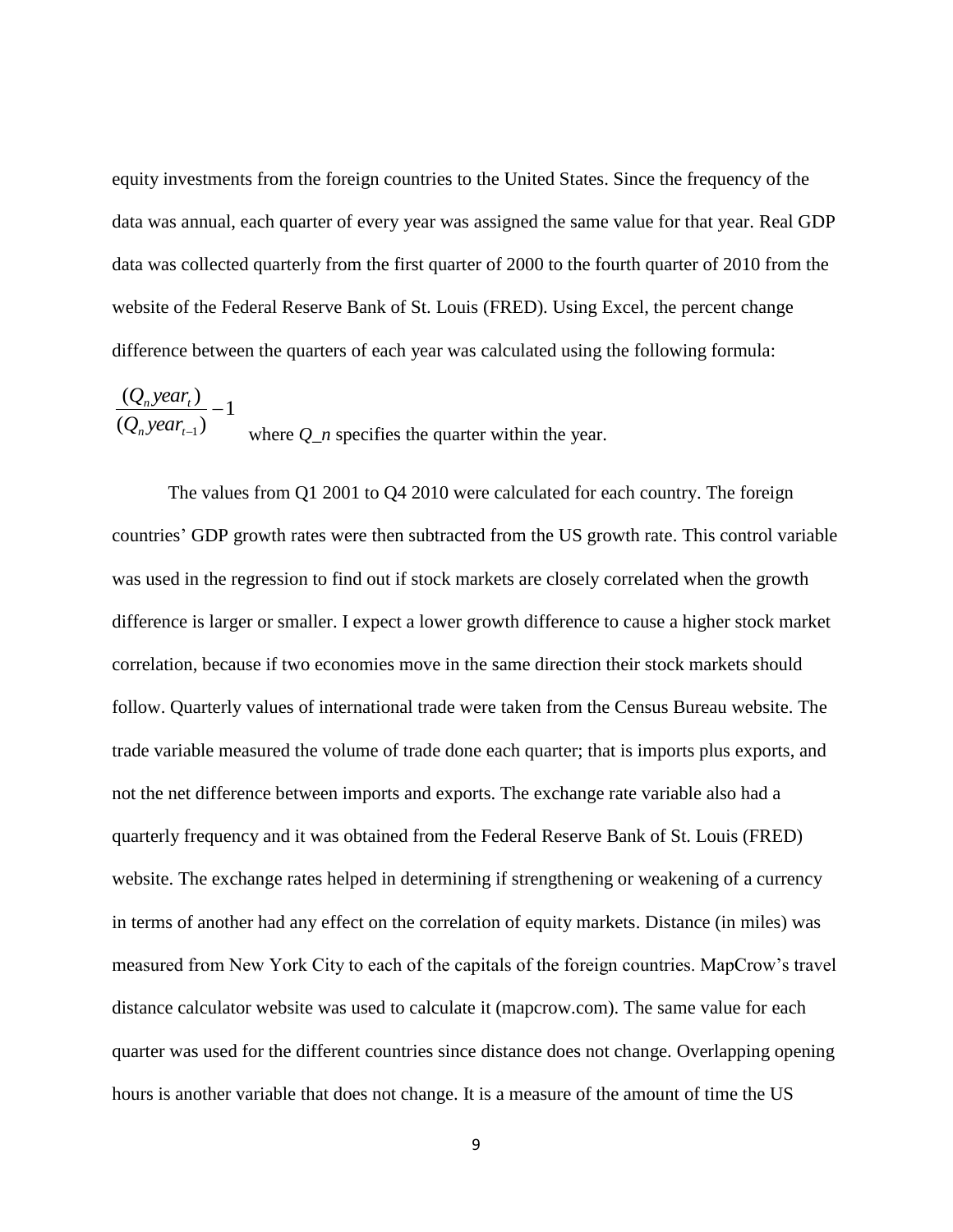market is open at the same time as the foreign ones. Property rights are regulations posed by the government for obtaining a property. It also measures the degree to which each an individual's property is protected by the government. It could also be interpreted as the easiness of doing business in a country. The variable was annually reported and collected from "The Heritage Foundation" website. I expect property rights to have a positive correlation. Investment freedom measures the constraints posed by the government on flow of investment capital. If it is highly regulated it would be harder for investment capital to move within or in and out of the country. The variable was collected from the same source as property rights and it was annual as well. Tavares (2009) was the only person to include property rights in his research of how economic integration affects stock market correlation. The variable is more interesting than the other ones in a way that it is not as easily quantifiable, but it has to be evaluated and given a numerical value. Financial freedom was not observed in other papers, but it was added to this project because the easiness of making investment capital transactions may have a relationship with stock market correlations.

In constructing the dataset, I followed several steps. The data were quarterly for ten years (forty periods). Since each of the five pairs of countries had its own different values of the variables, each pair also had its own forty periods. Since there are multiple variables changing over time, that forms a cross-section time series or also known as panel data. All the data were entered into a single Excel spreadsheet in a panel data format. The time variable specifies the periods of time for each country. Prior research has been done on how time alone has affected the correlation between major world stock indices. Quinn and Voth (2008) examined stock returns of 16 developed countries. They ran correlation tests of 120 pairs from 1980 to 2008.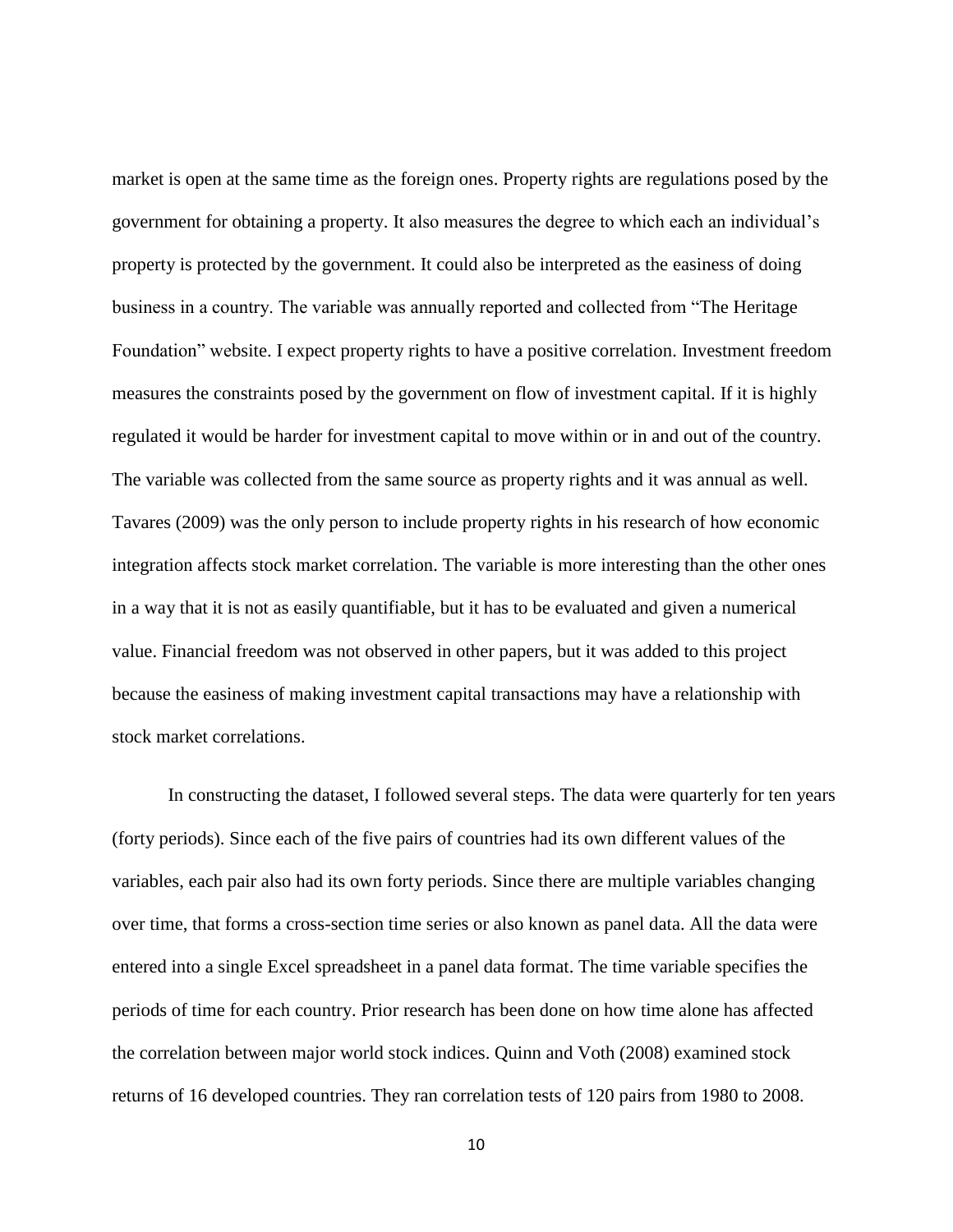Significant increase in stock return correlation was discovered over that period of time. From 1890 to 1947 the correlation coefficient between markets ranged from 0 to 0.4 with a constant low of 0.1 during World War I and a rapid decline from 0.29 to 0.09 during World War II. Right after the second world war correlation increased gradually with time until it reached over 0.8 past 2005 (chart is shown in the appendix). Since time played an important role in stock market correlation, it was added as a control variable as well.

*ID* is the group variable, which is required for constructing a panel dataset and it ranges from one to five for all five country pairs. Since there are five groups and each has forty periods, it gives us 200 observations. The panel was also balanced because all country pairs were observed during all time periods. The completed data set was imported in Stata for the actual statistical analysis. A specific regression method had to be used in order to obtain the best possible results. The Arellano-Bond GMM estimator was chosen, because it is generally used for dynamic panel data estimation and thus was well suited for this project. One of the features of Arellano-Bond is that it minimizes the risk of reverse causality (Mileva 2007). After importing the data set into Stata, the natural logarithms of the equity holdings, distance and trade variables were taken. Trade and equity holdings were then lagged by one quarter.

$$
Stock\_corr_{ijt} = \beta_0 + \beta_1 \left( \ln\_equity_{ijt-1} \right) + \beta_2 \left( GDPgrowthdiff_{ijt-1} \right) + \beta_3 \left( e\_rate_{ijt} \right)
$$

$$
+ \beta_4 \left( \ln\_trade_{ijt-1} \right) + \beta_5 \left( \text{inv\_freed}_{jt} \right) + \beta_6 \left( p\_rightt_{jt} \right) + \beta_7 \left( \text{ovrl\_hours}_{ij} \right)
$$

$$
+ \beta_8 \left( \ln\_dist_{ij} \right) + \beta_9 \left( \text{time} \right) + e_{ijt}
$$

*Stock corr* is the dependent variable of stock market correlations between the home country *i* and the foreign country *j*, while *t* specifies the period of time. The independent variables *ln\_equity, GDPgrowthdiff, e\_rate, ln\_trade, inv\_freed, p\_rights, ovrl\_hours, ln\_dist* and *time* are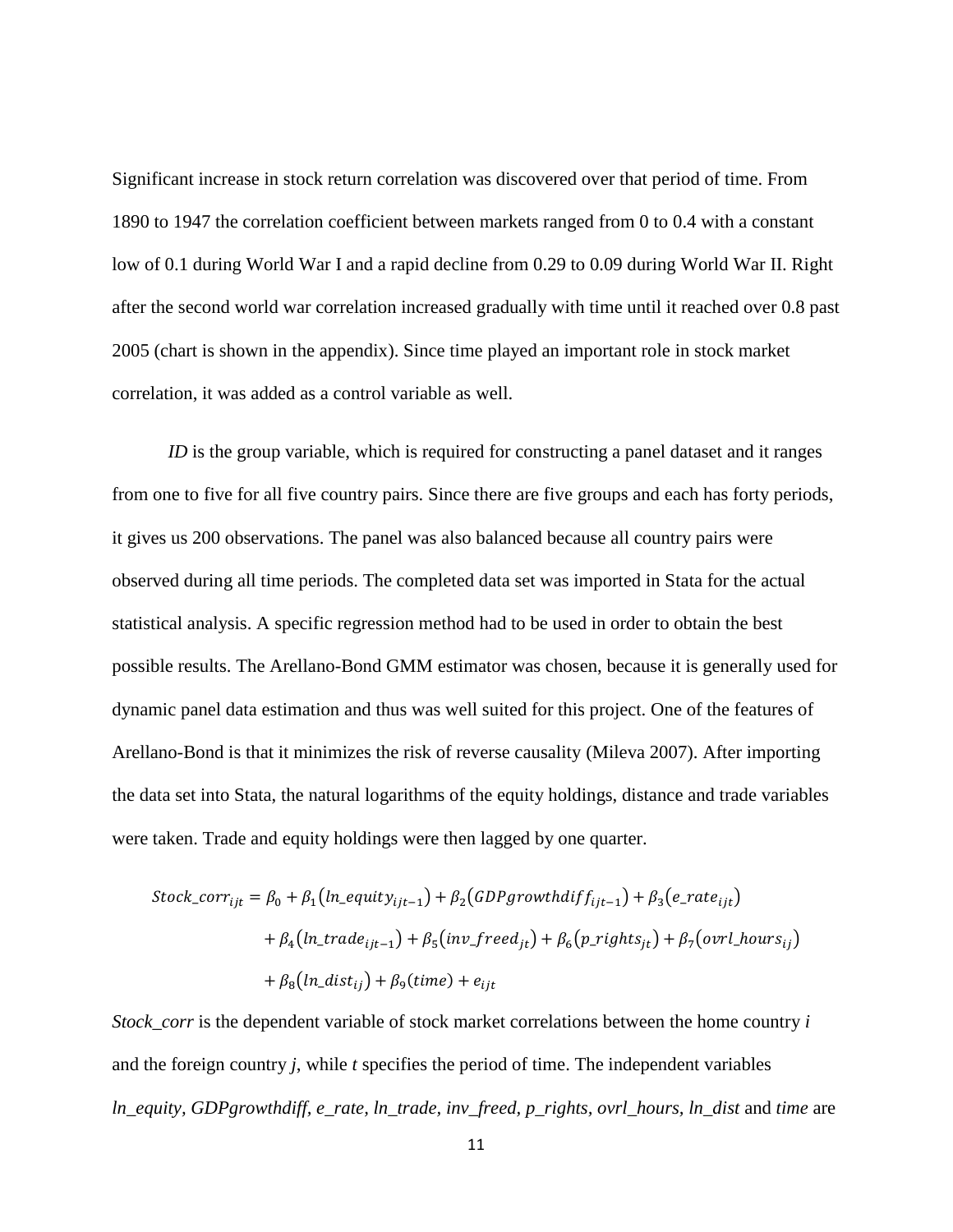bilateral equity holdings, GDP growth difference, exchange rate, bilateral trade, investment freedom, property rights, overlapping opening hours, distance and time respectively. The *ln* in front of equity, trade and distance signifies that the natural log of these variables was taken. The error term is represented by *e*. The *betas* are the coefficients to be estimated by the model.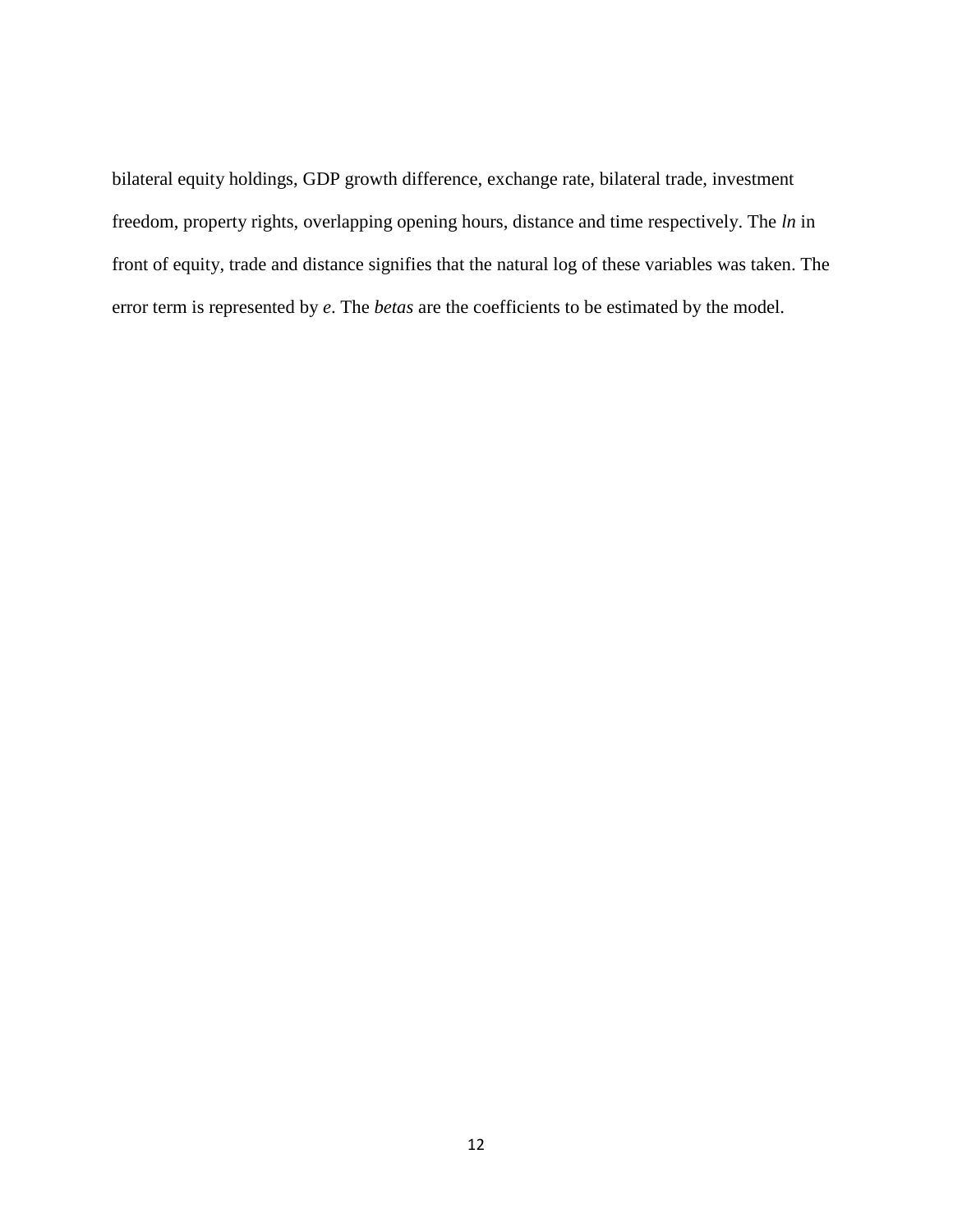## **RESULTS**

<span id="page-19-0"></span>The results obtained from the final regression model specified above were the following:

<span id="page-19-1"></span>**Table 1: Panel data regression results**

| Dependent variable: stock_corr | 2001-2010      | 2001-2010      |
|--------------------------------|----------------|----------------|
|                                |                |                |
| time                           | 0.0064         |                |
|                                | $(0.0025)$ *** |                |
| ln_equity                      | $-0.0491$      | $-0.0186$      |
|                                | $(0.0168)$ *** | (0.0151)       |
|                                |                |                |
| ln_distance                    | 0.4471         | 0.2479         |
|                                | $(0.1364)$ *** | $(0.1199)$ **  |
| In trade                       | $-0.4262$      | $-0.1747$      |
|                                | $(0.1744)$ **  | (0.1542)       |
|                                | 0.0118         | 0.0034         |
| $prop_r$                       |                |                |
|                                | $(0.0046)$ **  | (0.0038)       |
| inv_freed                      | 0.0016         | 0.0018         |
|                                | (0.0013)       | (0.0027)       |
| ex_rate                        | 0.007          | 0.0016         |
|                                | $(0.0037)*$    | (0.0034)       |
|                                |                |                |
| ovrl                           | 0.3625         | 0.1684         |
|                                | $(0.1357)$ *** | (0.1271)       |
| gdp                            | $-2.5996$      | $-2.6007$      |
|                                | $(1.0959)$ **  | $(0.8614)$ *** |
|                                |                |                |

| Obs.                                                                                             | 195 | 195 |  |
|--------------------------------------------------------------------------------------------------|-----|-----|--|
| Notes: 1. The first column reports the results from the estimation of the regression equation    |     |     |  |
| specified in the section above. The second column reports the estimation without the time trend. |     |     |  |
| The first value reported is the coefficient. Underneath it in parentheses is the standard error. |     |     |  |
| $2 *$ significant at $100/4 *$ is significant at $50/4 * *$ significant at $10/4$                |     |     |  |

2. \* significant at 10%; \*\* significant at 5%; \*\*\* significant at 1%.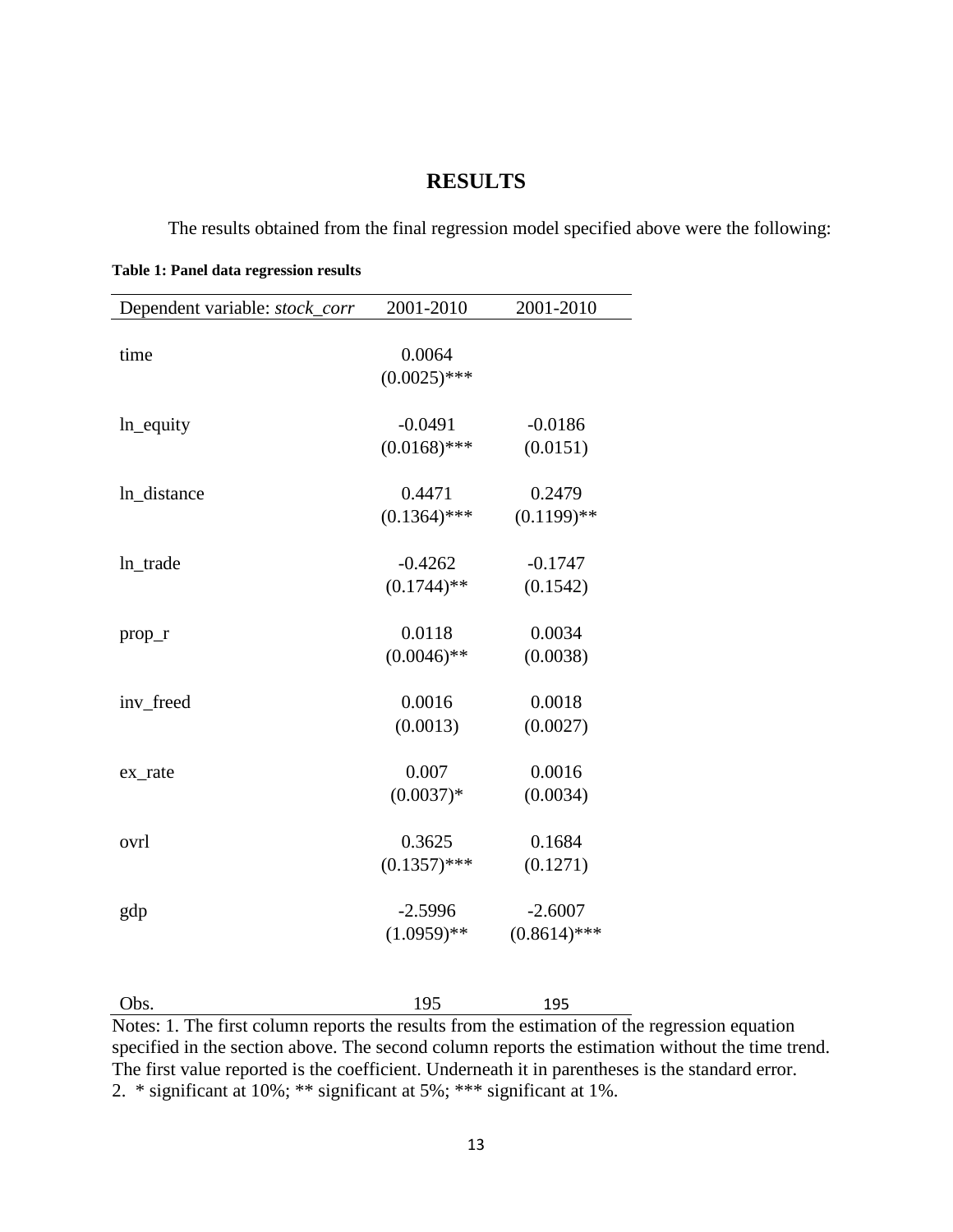| Dependent variable: stock_corr | 2001-2010      | 2001-2010      | 2001-2010      | 2001-2010     | 2001-2010     |
|--------------------------------|----------------|----------------|----------------|---------------|---------------|
|                                | Canada         | France         | Germany        | Japan         | UK            |
|                                |                |                |                |               |               |
| time                           | 0.003          | $-0.0012$      | $-0.0013$      | 0.0268        | 0.0173        |
|                                | (0.0152)       | (0.0088)       | (0.0045)       | $(0.0149)*$   | $(0.0083)$ ** |
|                                |                |                |                |               |               |
| ln_equity                      | 0.6777         | $-0.1425$      | $-0.0835$      | 0.2755        | $-0.2261$     |
|                                | (0.4113)       | $(0.075)*$     | (0.0915)       | (0.381)       | $(0.1284)$ *  |
|                                |                |                |                |               |               |
| ln_trade                       | $-0.9528$      | $-0.2762$      | $-0.3084$      | $-0.4599$     | $-0.4985$     |
|                                | $(0.431)$ **   | (0.2725)       | (0.2878)       | (0.4589)      | (0.3199)      |
|                                |                |                |                |               |               |
| $prop_r$                       | $\overline{0}$ | 0.0048         | $\overline{0}$ | 0.0423        | $-0.0041$     |
|                                | (omitted)      | (0.0154)       | (omitted)      | $(0.0177)$ ** | (0.0129)      |
| inv_freed                      | 0.0048         | $-0.0092$      | 0.0002         | $-0.001$      | 0.0011        |
|                                | (0.0108)       | $(0.0028)$ *** | (0.0103)       | (0.0123)      | (0.0075)      |
|                                |                |                |                |               |               |
| ex_rate                        | 0.8773         | $-0.5892$      | $-0.2039$      | 0.0271        | 0.2537        |
|                                | (1.0622)       | $(0.386)$ **   | (0.4595)       | $(0.0116)$ ** | (0.4663)      |
|                                |                |                |                |               |               |
| gdp                            | $-5.0625$      | $-5.6001$      | $-3.3797$      | 9.2332        | $-7.7164$     |
|                                | (4.5562)       | (2.2092)       | (2.6367)       | $(4.1265)$ ** | $(4.0031)*$   |
|                                |                |                |                |               |               |
| Obs.                           | 39             | 39             | 39             | 39            | 39            |
| $R^2$                          | 0.42           | 0.41           | 0.14           | 0.26          | 0.32          |

#### <span id="page-20-0"></span>**Table 2: Time series OLS regression results**

Notes: This table shows the results from running five separate OLS regressions for each country.

Numerous regressions were run to solidify the main model. The first table on the left side shows the results of running the regression without the time trend. Although most of the independent variables don't show any significance, equity holdings still holds a negative sign. Adding time had a great impact on the model. From 2001 to 2010 stock market correlations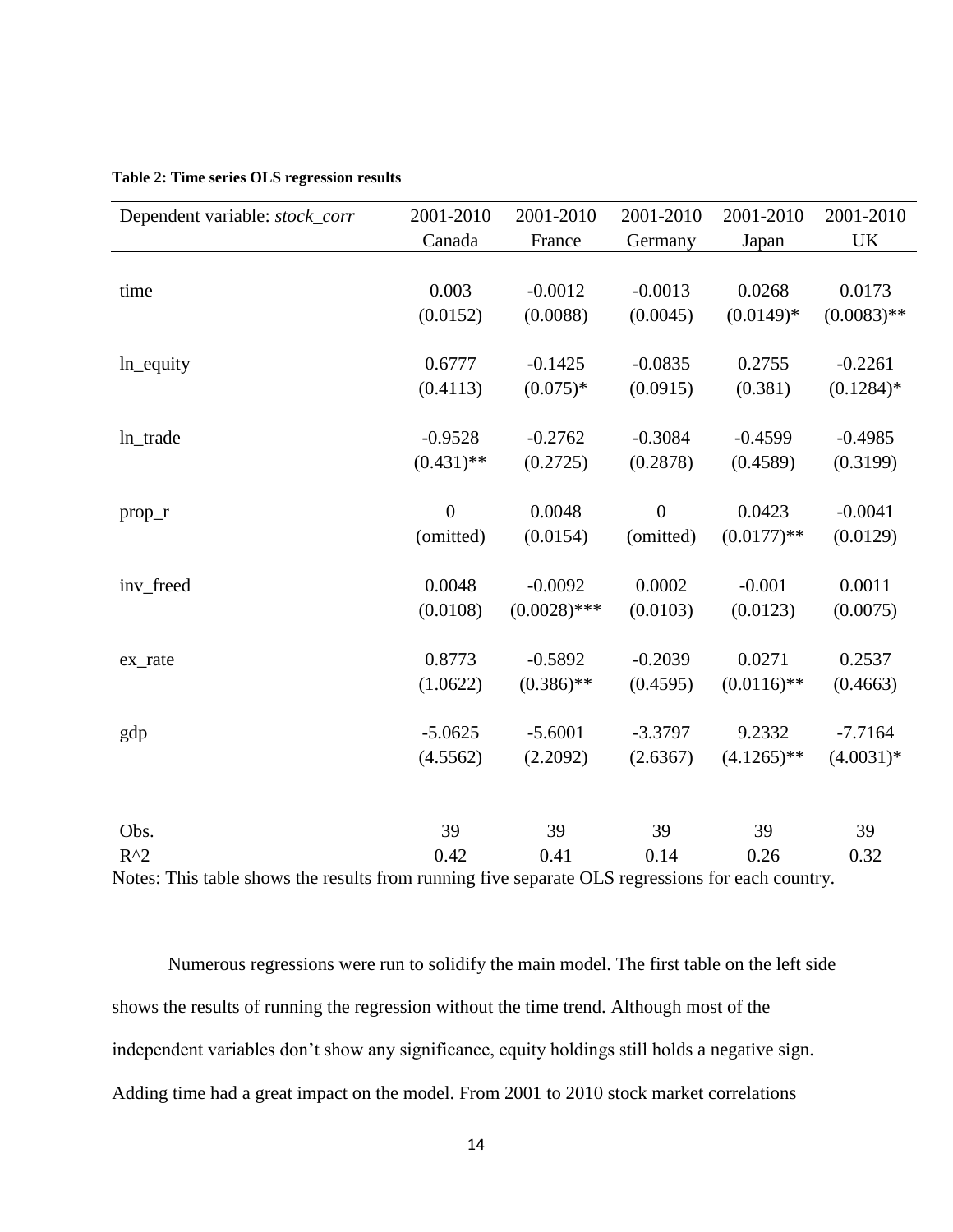increased from 0.64 to over 0.8 making it one of the strongest trends for the past decade (Voth 2008). The other independent variables' trend was flat as they were not moving in any particular direction. Taking out the time trend caused them to lose their significance on the correlations.

Five OLS regressions were run for each pair of countries to observe the impact of equity holdings within a pair. The results are shown in table 2. Since the regressions were time-series, distance and overlapping opening hours were excluded, because they are constant throughout the entire period. The omitted status for property rights for Canada and Germany was because the variable was constant for the sample period. Two of the five pairs showed a positive sign for equity holdings. This is fine because not every pair has to be negatively correlated.

The main model shows statistical significance at the 90% confidence level with a p-value of less than 0.10 for all the dependent variables but investment freedom. It was the only variable heavily rejected by the model and it did not affect stock market correlation. Property rights, measuring the easiness of doing business, had a positive relationship with the dependent variable. Countries with more favorable laws of property protection have an increased stock market correlation. The time variable also showed significance. Market correlations were already high in the beginning of the last decade but time, being significant at the 1% level, indicates that it is still an important factor. Exchange rates, was the weakest independent variable after investment freedom but still significant at the 10% level. It is worth mentioning how and why that variable might have affected the correlation of markets. The data for exchange rates were recorded as how much one US dollar is worth in terms of a foreign currency, which is written as USD/xxx. The positive sign shows that as the dollar strengthens against the other currencies, correlation increases. Tokat (2004) explained how markets are more closely correlated when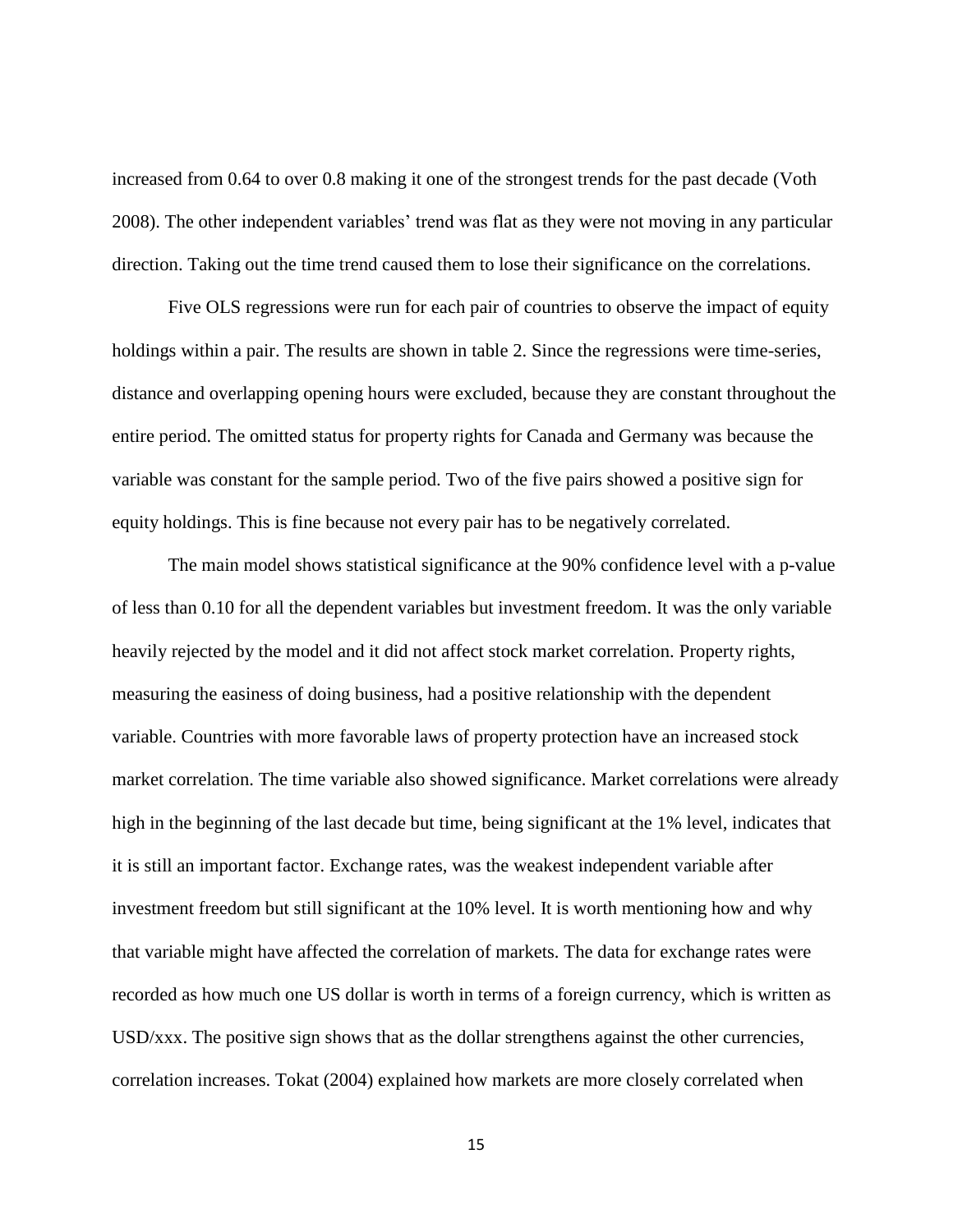they are in a bear trend. For the past ten years bear markets were often observed with an increase of the US dollar's strength. During the recessions of 2001 and especially 2008, the US dollar strongly appreciated and all global markets were trending down with increased correlation. This explanation gives a reasonable answer based on the results of the regression. Exchange rates might have a much deeper role in the behavior of global equity markets, but this is not the main focus of this research.

The main variable, equity holdings, had a p-value of 0.003, making it very significant in the model. The coefficient showed that 1% increase in equity holdings decreases stock market correlation by 0.049, which is a significant amount. The negative sign on the coefficient opens the topic of why as equity investments in a foreign market increase, the correlation between both markets decreases, rather than increases. Portfolio theory tells us that investors should maximize their expected return while minimizing their risk. The general way of accomplishing this task is through diversification. Diversification happens when multiple stocks are added to a portfolio to reduce the unsystematic risk. Of course with a reduced risk, the reward is also reduced but it is more certain. In the case of international investments, risk may be diversified through investing in a foreign market. The only way that can be accomplished is if the two equity markets are not perfectly correlated. Although two international stock markets may have a high correlation, a viable strategy of reducing the unsystematic risk is by choosing foreign equities in a sector that is weakly correlated with the home market. A problem for investors to diversify internationally is the home bias. Higher transaction costs of foreign equities, lack of information, and legal restrictions make foreign markets less appealing. Regardless of these drawbacks, international investments can create a more diversified and profitable portfolio than only investing at home.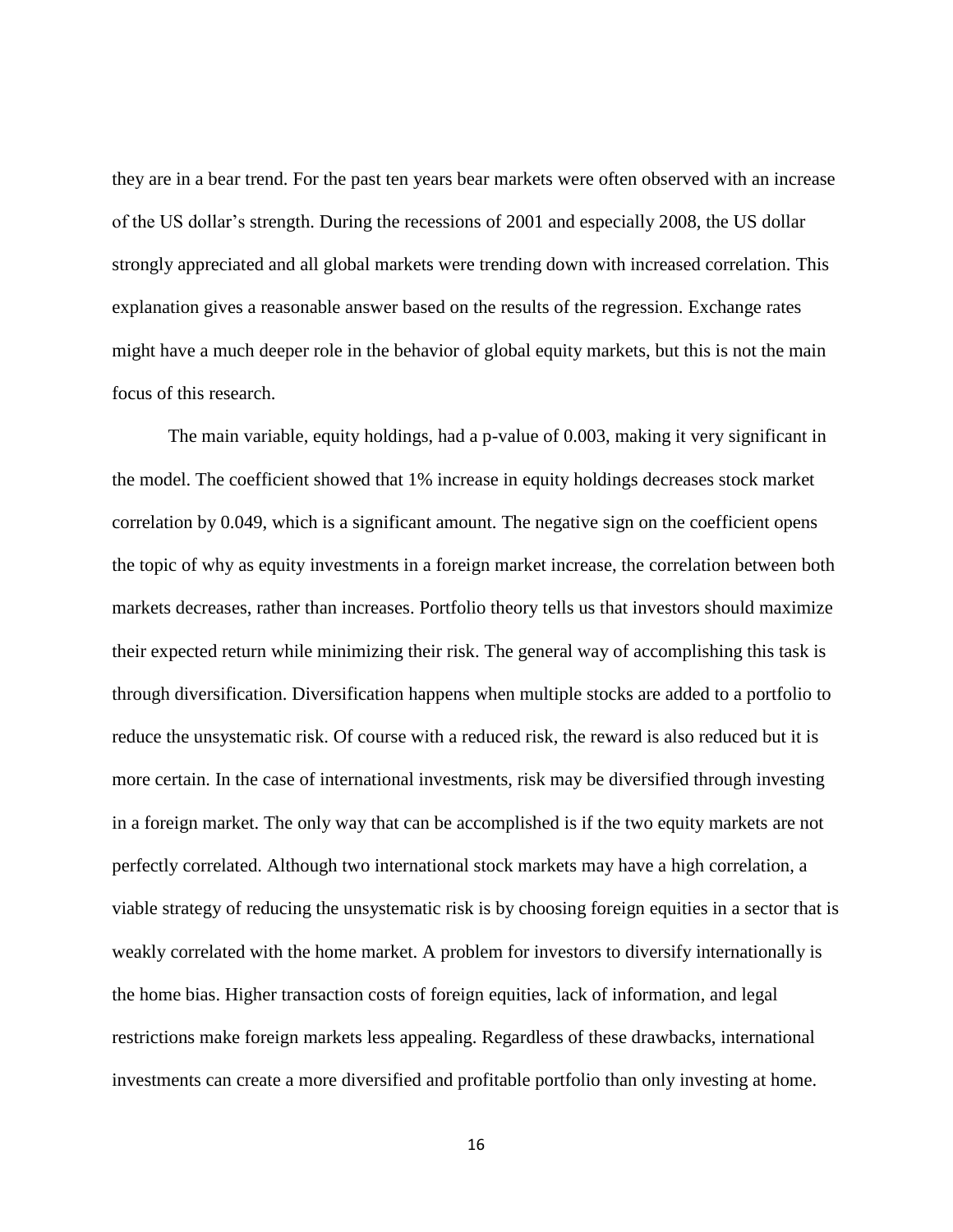The initial hypothesis of this paper was that equity holdings should have a positive relationship with equity returns due to the increased integration of investing between markets. The negative sign in this model rejected it and showed a negative relationship between equity holdings and stock market correlations. Coeurdacier and Guibaud (2005) discovered that higher correlation has a negative impact on foreign stock investments. Their findings support portfolio choice theory, but the results here are slightly different. The idea of the research was to show how equity holdings impact stock returns, not the opposite. Since the Arellano-Bond estimator prevents reverse causality, portfolio choice theory does not explain the results. When equity flows from home to abroad, the home market loses capitalization, while the foreign one gains it. Fluctuations of the stock returns for both markets can cause them to be less correlated. That can be possible depending on where in the foreign market the investments went to. Since investors look to diversify their portfolio, they would look for foreign companies that do not have business in the home country or sectors that have low correlation with the home market. Moving capital to foreign equities that have very little impact at home would cause correlation between both markets to decrease.

An interesting result is observed with bilateral trade. The negative coefficient implies that as two countries trade more intensively, the correlation between their equity markets decreases. This is rather controversial, since previous research shows the opposite. The key element here may be the small time frame of the recent ten years. For the recessions of 2001 and 2008 a decrease in trade was observed in the dataset. Earlier in the paper it was mentioned that bear markets cause a higher global stock market correlation. The combination of market downtrends during financial crisis and reduced trade intensity may be the reason of the negative coefficient.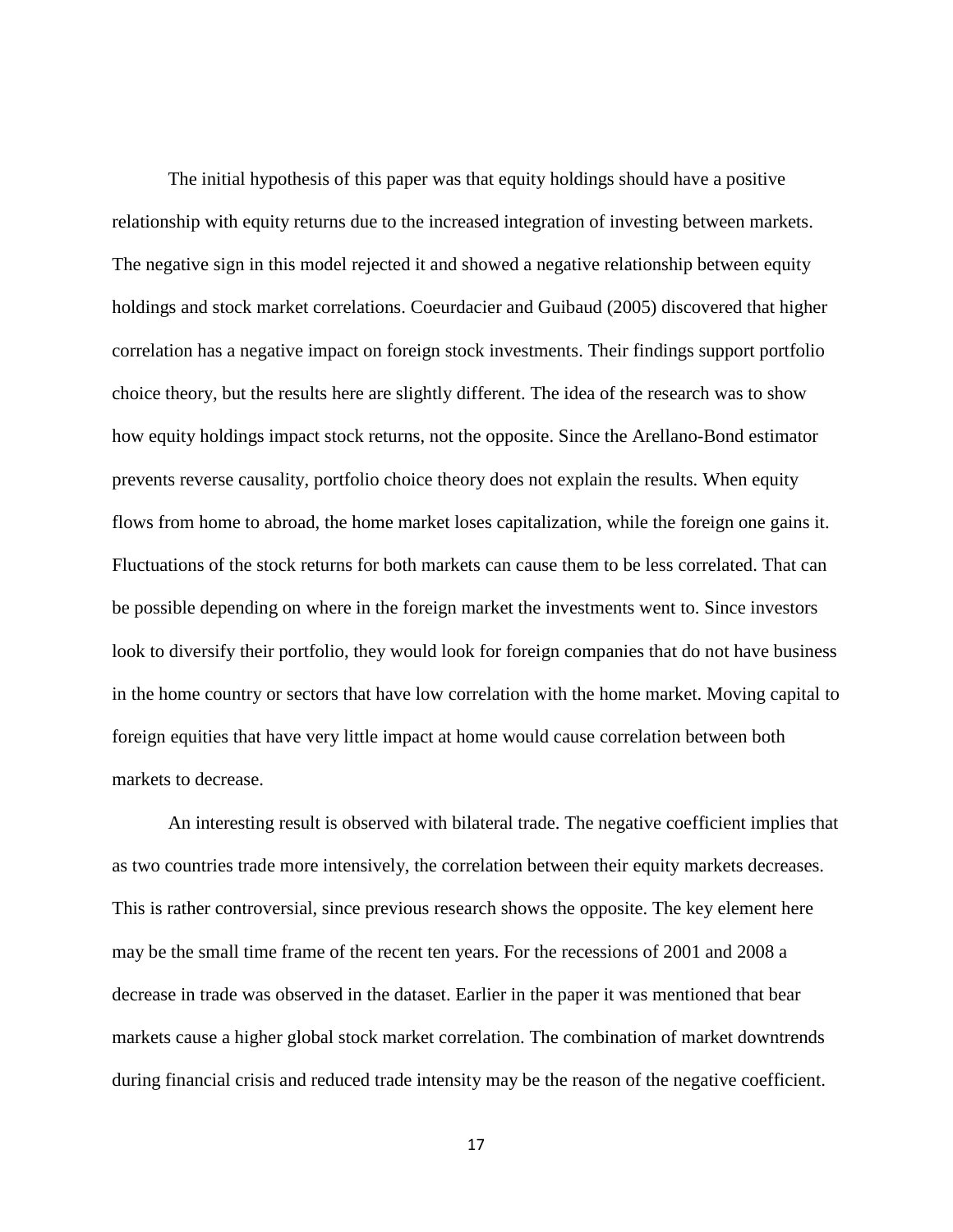The model also showed that as distance increases, correlation increases too. Markets were most correlated during the past ten years and with higher world financial integration we should see distance being less of a factor. A simple correlation between all markets in this research was calculated:

|            | USA               | Canada                         | France                       | Germany | Japan    | UК |
|------------|-------------------|--------------------------------|------------------------------|---------|----------|----|
| <b>USA</b> |                   |                                |                              |         |          |    |
| Canada     | 0.805594          |                                |                              |         |          |    |
| France     | 0.846925 0.588517 |                                |                              |         |          |    |
| Germany    |                   | 0.835767  0.859204  0.802829   |                              |         |          |    |
| Japan      | 0.84095           | 0.652584   0.908296   0.696258 |                              |         |          |    |
| UK         | 0.89611           |                                | 0.780918  0.929092  0.926275 |         | 0.838862 |    |

<span id="page-24-0"></span>**Table 3: Stock market correlations matrix**

We are interested in the first column because in the model the US was paired with the other countries. Interestingly the chart shows that the US has been least correlated with Canada and more correlated with European countries. This chart still does not explain the negative relationship, which remains a puzzle.

Overlapping opening hours had a positive coefficient, as expected. It was one of the main determinants of international stock market correlations in the work of Chintrakarn (2010) and it served its purpose well as a control dependent variable in this paper. The last variable, GDP growth difference, had a meaningful result as well. Countries with higher GDP growth differences were less correlated than the ones with lower growth differences. Overall the model showed a meaningful relationship between the dependent and independent variables.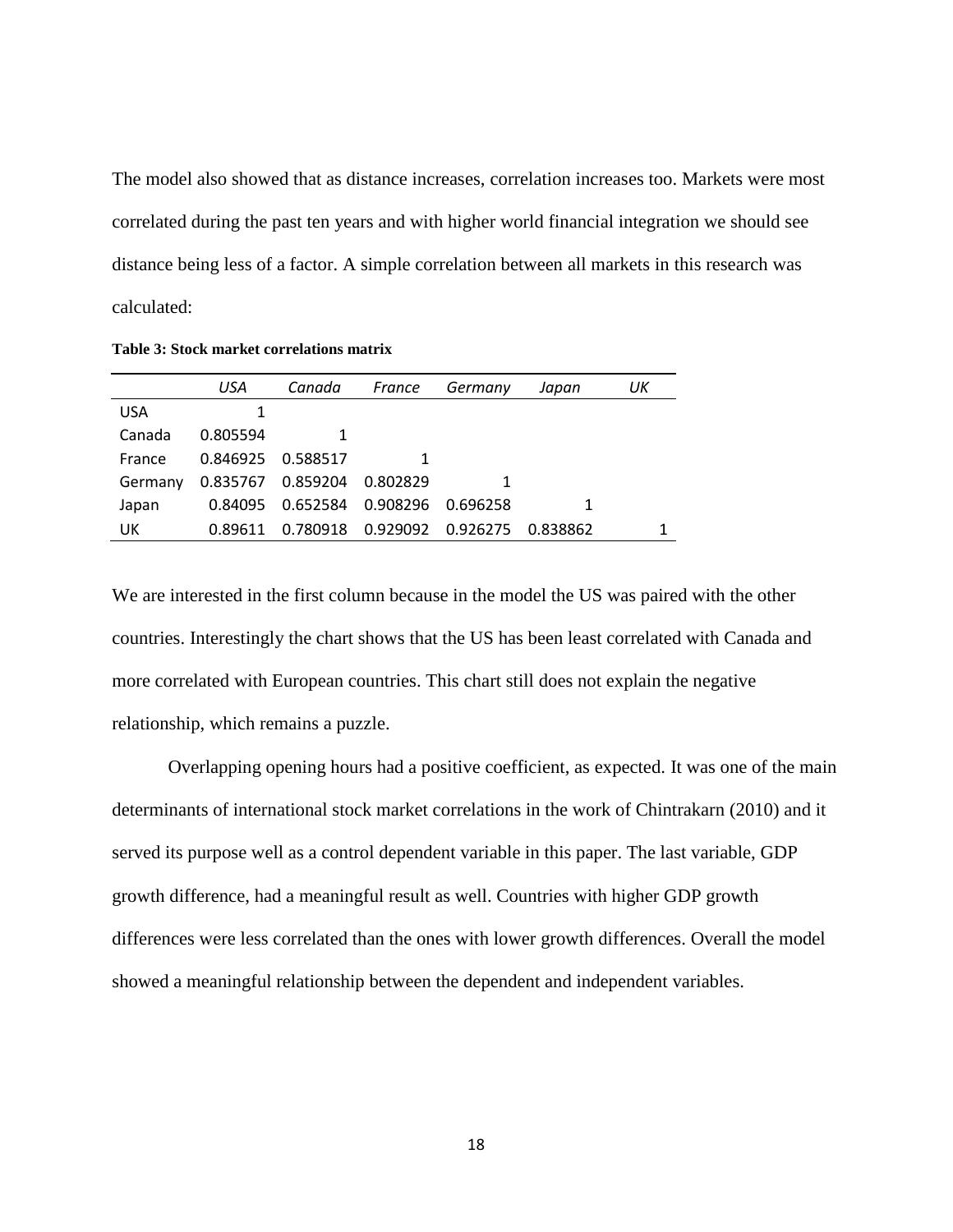#### **CONCLUSION**

<span id="page-25-0"></span>The goal of this project was to explain how cross-equity holdings affect global stock market correlations. Part of the process was to determine which of the variables had an impact on correlation with the possibility that some of them may not be significant or produce "abnormal" results. The main research objective was satisfied, although some of the results were different than my original hypothesis. Cross-equity holdings had a negative relationship with stock market correlations and financial freedom was not significant in the model. One of the main ways this research distinguished from prior research is in the method of analyzing the data. The Arellano-Bond GMM estimator was used here compared to the gravity models that were very common for most of the other data analyses. Getting the same results on many of the control variables proved that the method used was a viable option. However, not many previous studies put a strong emphasis on the relationship between cross-equity holdings and stock market correlations. A research conducted by Guibaud (2005) revealed a negative relationship between the two. It supported portfolio theory, which tells us that investors should invest in less correlated markets to diversify risk. The negative relationship was observed as well in this research. A difference here is that equity holdings were used to explain correlation, while Guibaud did the opposite. Although the end result is the same, the question is "which affects which".

The model was not perfect by any means. The lack of publically available data restricted the use of more control variables and a larger time frame. Unavailable quarterly data for bilateral equity holdings was perhaps the greatest drawback for this project. Only annual data was available for ten years, which was another drawback and the reason why the time frame was so small. This research opens the door for further research in the field. Using portfolio theory as a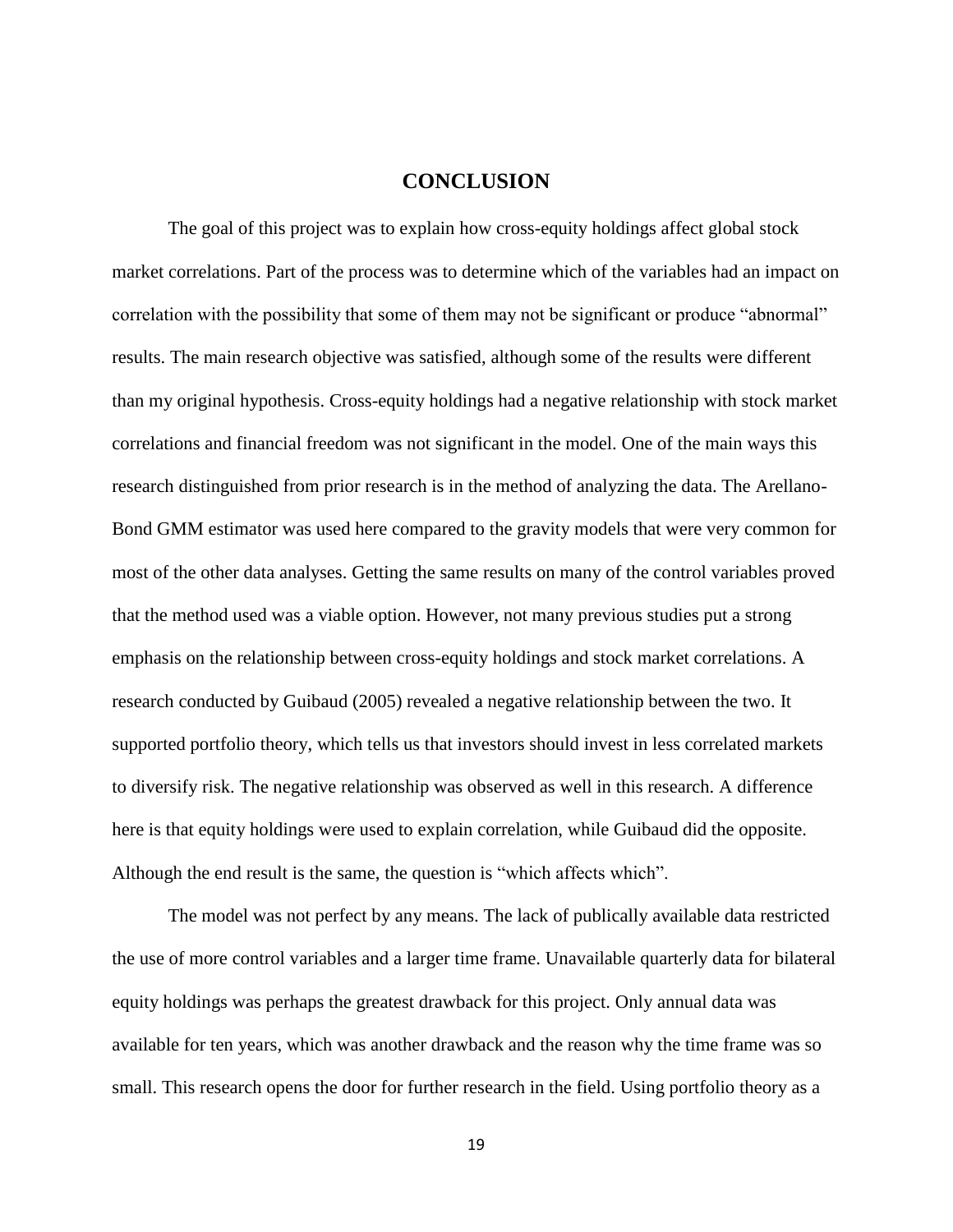guide to the relationship of international investments and market correlations may not be enough. International investor behavior should also be considered in interpreting the relationship between stock market correlations and cross-equity holdings.

## **APPENDIX**



<span id="page-26-1"></span><span id="page-26-0"></span>**Table 4: Global stock markets correlation chart**

Note: The shaded areas indicate stock returns affected by the two world wars.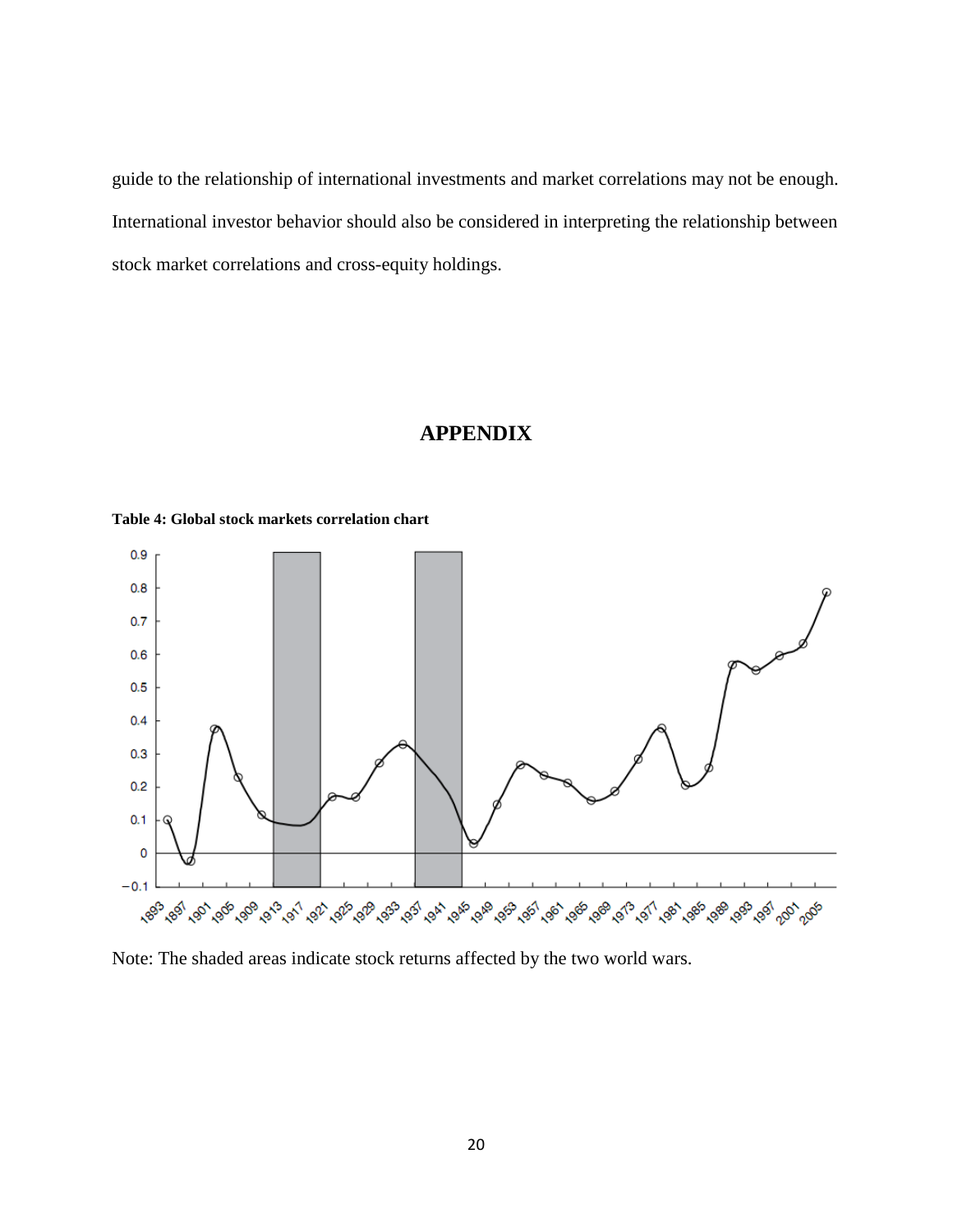#### **REFERENCES**

- <span id="page-27-0"></span>Ammer, J., Holland, S., Smith, D., & Warnock, F. (2012). *U.s. international equity investment*. Informally published manuscript, Retrieved from <http://www.federalreserve.gov/pubs/ifdp/2012/1044/default.htm>
- Chintrakarn, P., & Prasatkitjaroen, P. (2010). *Reassessing the determinants of international stock market correlation*. Informally published manuscript, Mahidol University, Bangkok, Thailand. Retrieved from [www.eurojournals.com/irjfe\\_60\\_01.pdf](http://www.eurojournals.com/irjfe_60_01.pdf)
- Coeurdacier, N., & Guibaud, S. (2005). *International equity holdings and stock market correlations*. Informally published manuscript, Retrieved from <http://ideas.repec.org/p/hal/psewpa/halshs-00590777.html>
- *Coordinated portfolio investment survey*. (2012, Mar 23). Retrieved from<http://cpis.imf.org/>
- Fasnacht, P., & Louberge, H. (2007). *International stock market correlations - a sectoral approach*. Informally published manuscript, University of Geneva, Geneva, Switzerland. Retrieved from [http://papers.ssrn.com/sol3/papers.cfm?abstract\\_id=1071608](http://papers.ssrn.com/sol3/papers.cfm?abstract_id=1071608)
- Flavin, T., & Hurley, M. (2001). *Explaining stock market correlation - a gravity model approach*. Informally published manuscript, Department of Economics, National University of Ireland, Maynooth, Maynooth, Ireland. Retrieved from <http://eprints.nuim.ie/87/>
- Economic Research Federal Reserve Bank of St. Louis, *Countries (Real Gross Domestic Product)*. (n.d.). Retrieved from<http://research.stlouisfed.org/fred2/categories/32264>
- Economic Research Federal Reserve Bank of St. Louis, *Exchange Rates*. (n.d.). Retrieved from <http://research.stlouisfed.org/fred2/categories/15>
- *Index of economic freedom*. (n.d.). Retrieved from <http://www.heritage.org/index/explore?view=by-region-country-year>
- *Mapcrow*. (n.d.). Retrieved from<http://www.mapcrow.info/>
- *Market clocks*. (n.d.). Retrieved from [http://www.marketclocks.com/index.php?timezone=-](http://www.marketclocks.com/index.php?timezone=-5&timezoneoffset=-4) [5&timezoneoffset=-4](http://www.marketclocks.com/index.php?timezone=-5&timezoneoffset=-4)
- Mileva, E. (2007). *Using arellano - bond dynamic panel gmm estimators in stata*. Informally published manuscript, Department of Economics, Fordham University, New York City, New York. Retrieved from http://www.doc-txt.com/Bond-Tutorial.pdf